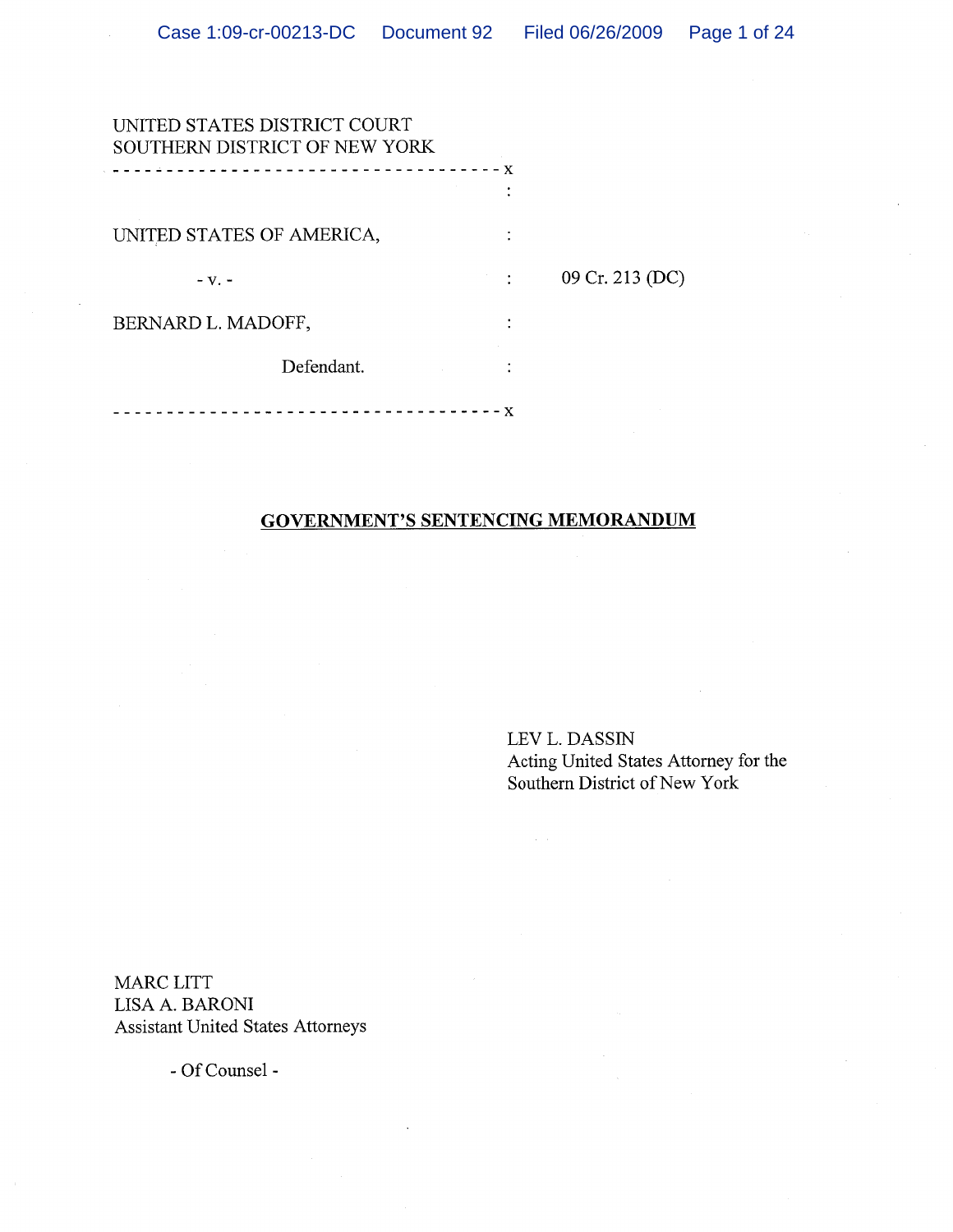# **TABLE OF CONTENTS**

| 1.                                                           |
|--------------------------------------------------------------|
| 2.                                                           |
| 3.                                                           |
| The Need To Avoid Unwarranted Sentence Disparities  12<br>4. |
| 5.                                                           |
| 6.                                                           |
| <b>B.</b>                                                    |
| 1.                                                           |
| 2.                                                           |
| 3.<br>Substantial Part Of The Fraudulent Scheme              |
| 4.                                                           |
| 5.                                                           |
| 6.                                                           |
|                                                              |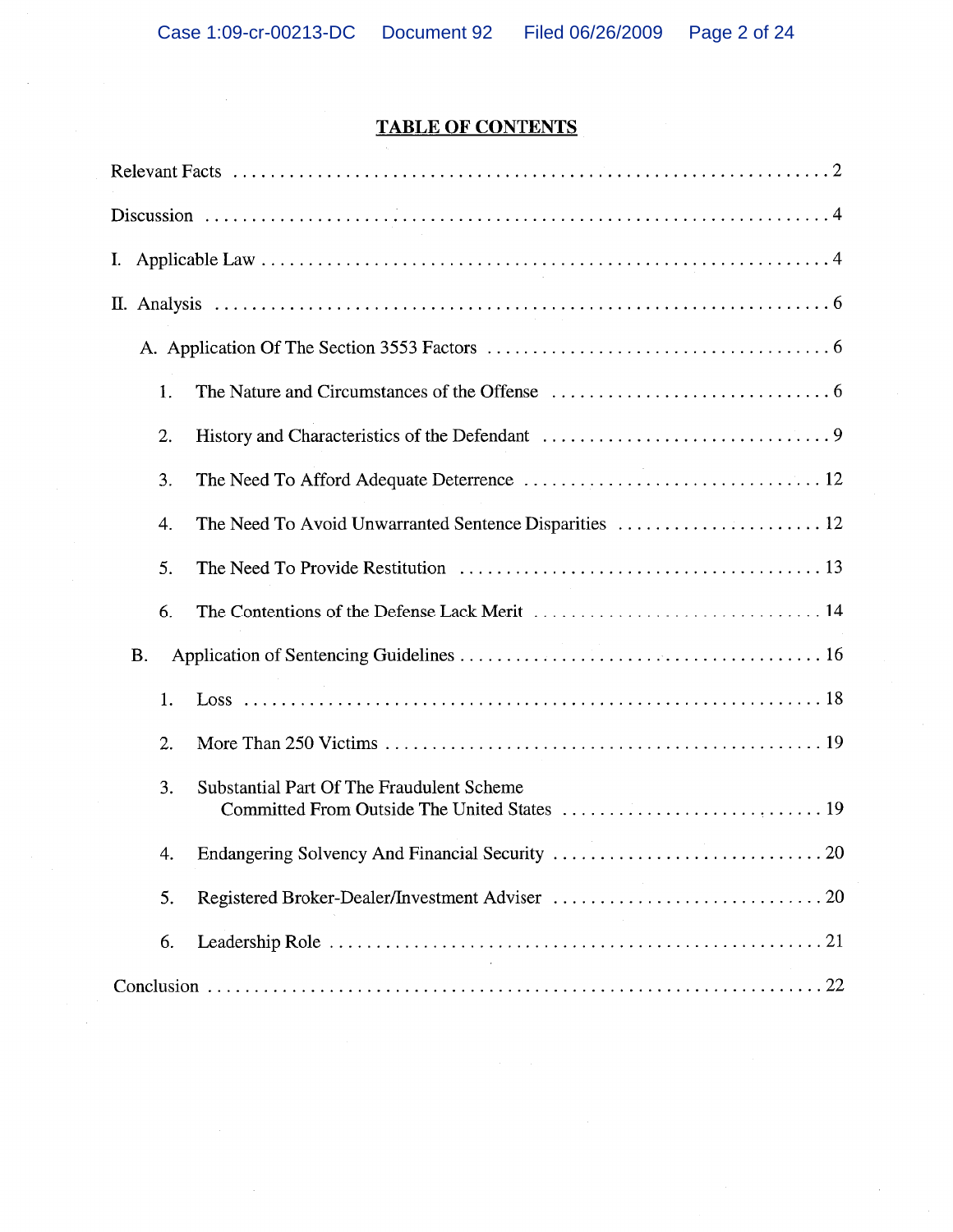| UNITED STATES DISTRICT COURT  |   |                 |
|-------------------------------|---|-----------------|
| SOUTHERN DISTRICT OF NEW YORK | X |                 |
|                               |   |                 |
| UNITED STATES OF AMERICA,     |   |                 |
| $-V.$                         |   | 09 Cr. 213 (DC) |
| BERNARD L. MADOFF,            |   |                 |
| Defendant.                    |   |                 |
|                               |   |                 |

-------------------------------------X

## **GOVERNMENT'S SENTENCING MEMORANDUM**

The Government respectfully submits this memorandum in connection with the sentencing of defendant Bernard L. Madoff, scheduled for June 29, 2009, at 10:00 a.m.

Defendant Madoff's crimes were of extraordinary dimensions. For example, the fraud loss known to date, which is greater than \$13 billion, is more than thirty-two times the baseline level of loss that would carry a sentence of life under the U.S. Sentencing Guidelines ("U.S.S.G."). He engaged in wholesale fraud for more than a generation; his so-called "investment advisory" business was a fraud; his frauds affected thousands of investors in the United States and worldwide; and he repeatedly lied under oath and filed false documents to conceal his fraud. The scope, duration and nature of Madoff's crimes render him exceptionally deserving of the maximum punishment allowed by law, and the Guidelines advise a sentence of 150 years (consisting of consecutive terms of the maximum term of imprisonment for each count of conviction, as discussed below). Further, comparisons of this case with the many large and egregious fraud cases in this District, only underscore the enormity of Madoff's offenses. Accordingly, we respectfully submit that a reasonable sentence in this case would be the Guidelines sentence of 150 years or, alternatively, a term of years that both would assure that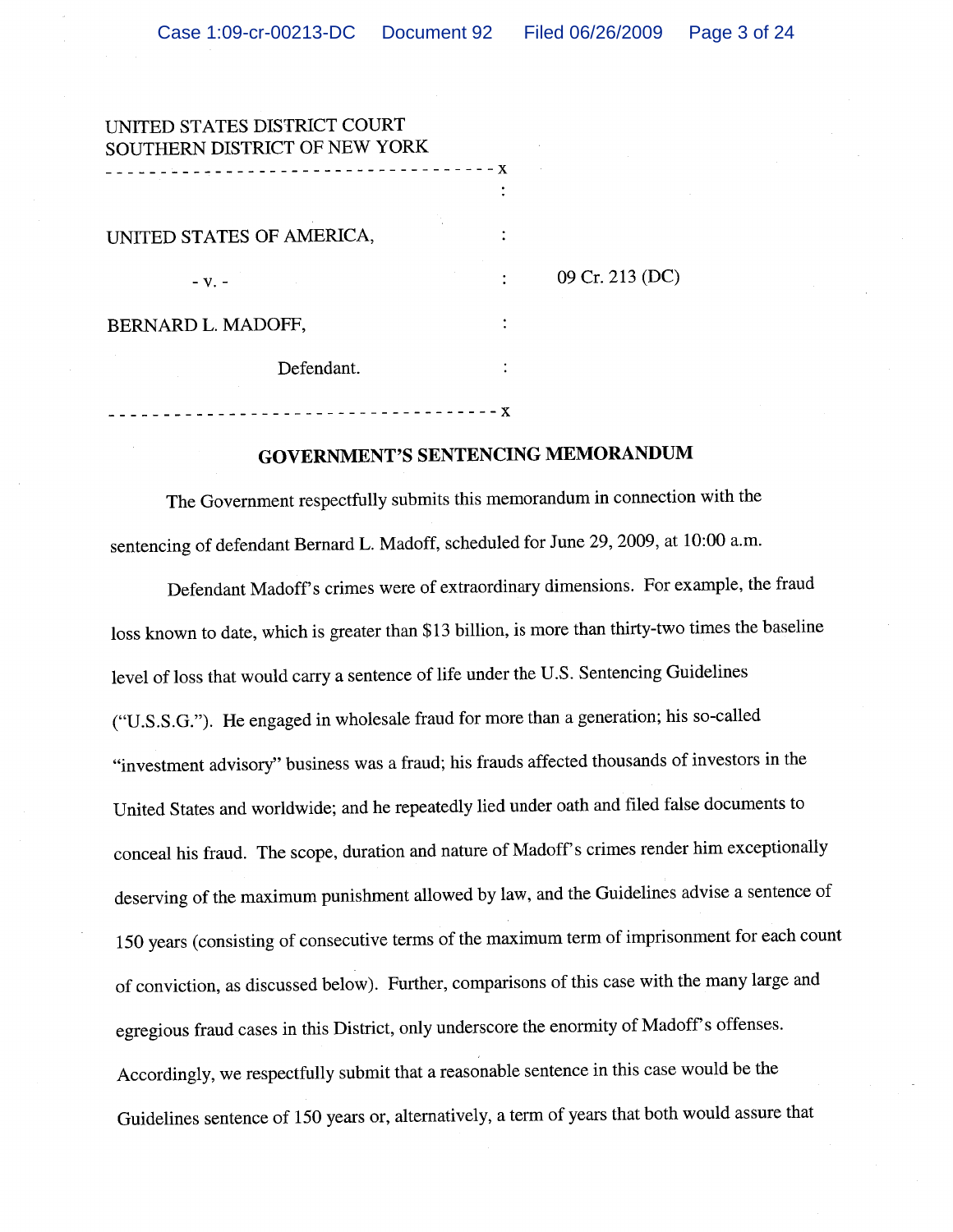Madoff will remain in prison for life, and forcefully would promote general deterrence.

### **RELEVANT FACTS**

Defendant conceived and orchestrated a multi-billion dollar Ponzi scheme by which he defrauded thousands of investors, including individuals, non-profit organizations and for-profit institutions, who placed money directly or indirectly with his registered broker-dealer and, later, registered investment advisory firm, Bernard L. Madoff Investment Securities ("BLMIS"). For more than two decades, Madoff solicited billions of dollars from investors under false pretenses, failed to invest such funds as promised, and misappropriated and converted investors' funds for his own benefit and the benefit of others. These criminal acts caused billions of dollars of losses to investors, drove many individuals and charitable organizations to economic collapse or near collapse, and visited especially significant non-economic, emotional damage on many of Madoff's victims.

Madoff's scheme spanned from at least as early as the 1980s through on or about December 11, 2008, the day he was arrested. (See June 22, 2009 Presentence Investigation Report ("PSR")  $\mathbb{M}$  44, 70). He solicited, and caused others to solicit, prospective clients to open trading accounts with BLMIS based upon a series of false promises. (See PSR TT 45, 47, 48). For example, he promised to use investor funds to purchase shares of common stock, options and other securities of large, well-known corporations, and he promised to achieve high rates of return for clients, with limited risk. (See PSR ¶ 45). Madoff never honored those promises to BLMIS clients. (See PSR T 45, 62). Instead, and notwithstanding his representations on literally millions of pages of account statements and other documents sent to BLMIS clients throughout the life of this scheme, Madoff operated a Ponzi scheme in which he misappropriated

 $\overline{2}$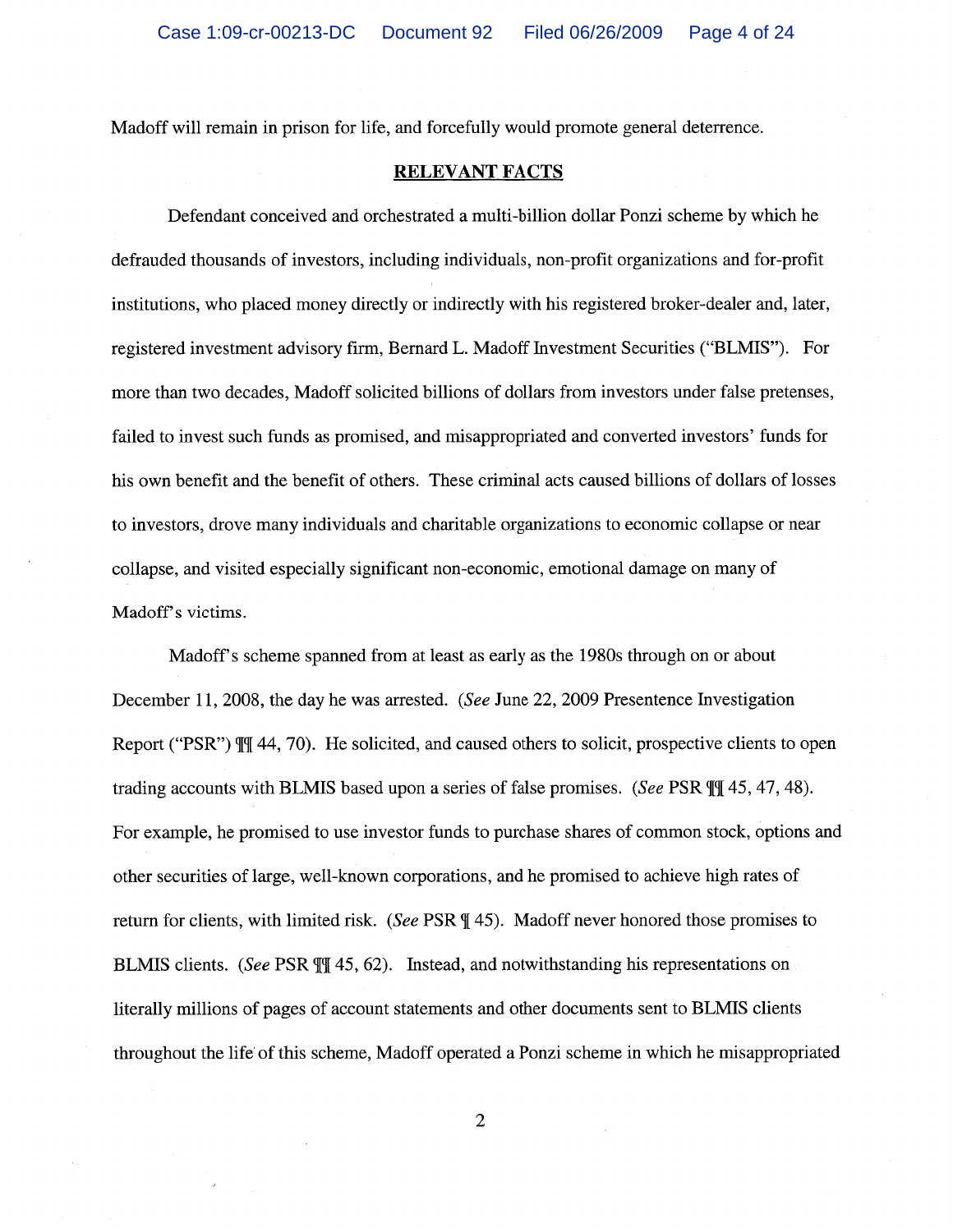client funds for his benefit and, in his discretion, the benefit of others. (See PSR  $\mathbb{II}$  62, 69). Madoff used investors' funds to meet periodic redemption requests of other investors (see PSR \[ 62), took some of these funds as "commissions," which he used to support the market-making and proprietary trading businesses of BLMIS, and took vast sums for himself and family members and friends. (See PSR  $\mathbb{II}$  72, 82-85).

Madoff created a broad infrastructure at BLMIS to generate the impression that BLMIS was operating a legitimate investment advisory business in which client funds were actively traded as he had promised, and to conceal the fact that no such business was actually being conducted. (See PSR \[ 67). Further to conceal his scheme, Madoff repeatedly lied to the United States Securities and Exchange Commission ("SEC") in written submissions and in sworn testimony and withheld information from regulators. (See PSR III 35, 74). Madoff also caused to be created fraudulent certified financial statements for BLMIS, including balance sheets, statements of income, statements of cash flows, and reports on internal control (see PSR \[ 73), and caused those false statements to be sent to the SEC and certain clients. (Id.).

As of on or about November 30, 2008, BLMIS had approximately 4,900 client accounts. (See PSR ¶ 35). On or about December 1, 2008, BLMIS issued account statements for the calendar month of November 2008 reporting that those client accounts held a total balance of approximately \$64.8 billion.  $(Id)$ . In fact, BLMIS held only a small fraction of that balance on behalf of its clients. (See PSR ¶ 86).

On March 12, 2009, Madoff pleaded guilty before this Court to an eleven-count Criminal Information charging him with securities fraud, investment adviser fraud, mail fraud, wire fraud, three counts of money laundering, false statements, perjury, false filings with the SEC, and theft

3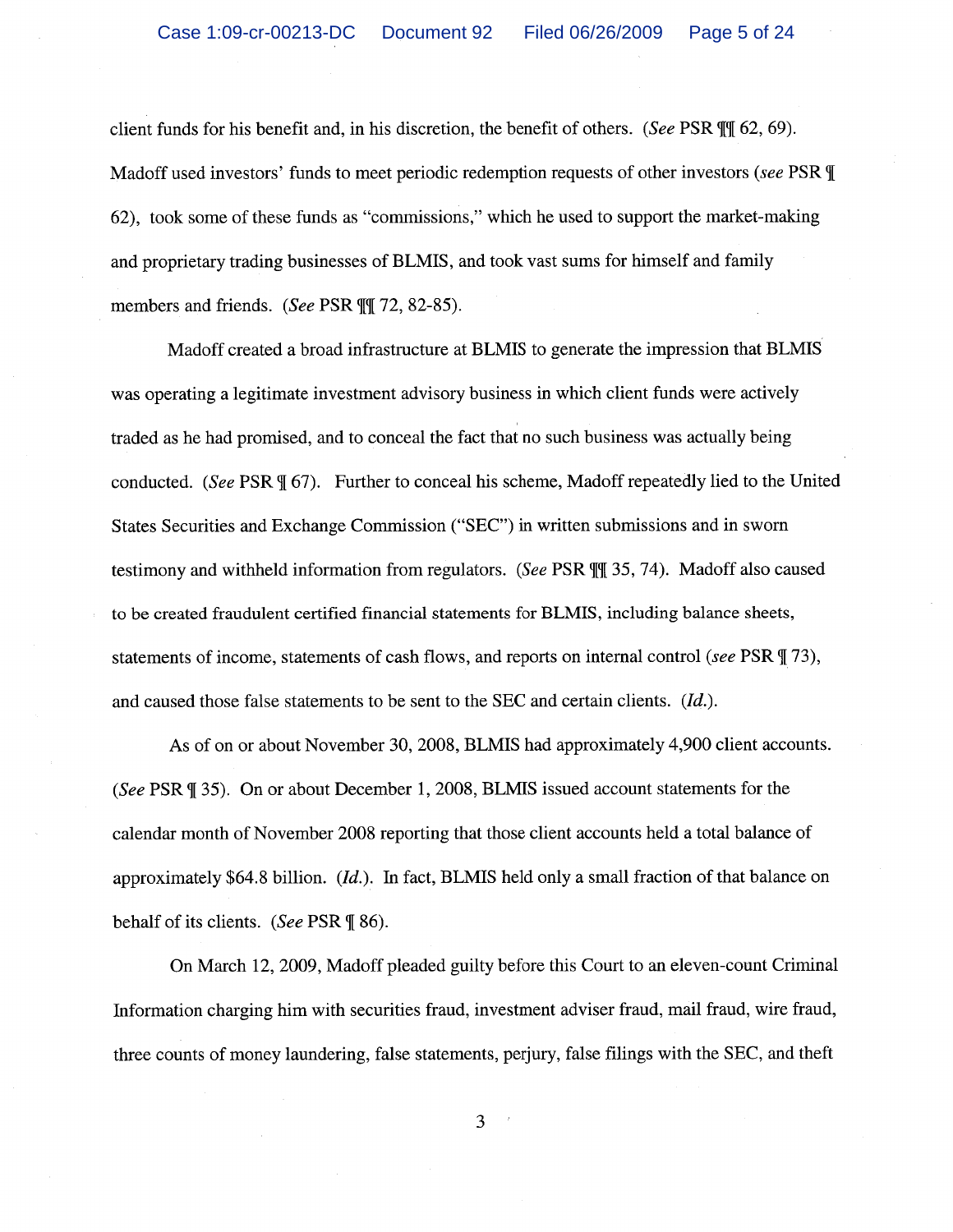from an employee benefit plan. (See PSR  $\P$ [ $\uparrow$  1-5).

### **DISCUSSION**

#### I. **APPLICABLE LAW**

The advisory Sentencing Guidelines promote the "basic aim" of Congress in enacting the Sentencing Reform Act, namely, "ensuring similar sentences for those who have committed similar crimes in similar ways." United States v. Booker, 125 S. Ct. 738, 760 (2005). Thus, the Guidelines are more than "a body of casual advice, to be consulted or overlooked at the whim of a sentencing judge." United States v. Crosby, 397 F.3d 103, 113 (2d Cir. 2005). The applicable Sentencing Guidelines range "will be a benchmark or a point of reference or departure" when considering a particular sentence to impose. United States v. Rubenstein, 403 F.3d 93, 98-99 (2d Cir. 2005).

In furtherance of that goal, a sentencing court is required to "consider the Guidelines" 's entencing range established for ... the applicable category of offense committed by the applicable category of defendant,' the pertinent Sentencing Commission policy statements, the need to avoid unwarranted sentencing disparities, and the need to provide restitution to victims" United States v. Booker, 125 S. Ct. at 764 (citations omitted).

Along with the Guidelines, the other factors set forth in Section 3553(a) must be considered. Section 3553(a) directs the Court to impose a sentence "sufficient, but not greater than necessary" to comply with the purposes set forth in paragraph two. That sub-paragraph sets forth the purposes as:

> (A) to reflect the seriousness of the offense, to promote respect for the law, and to provide just punishment for the offense;

(B) to afford adequate deterrence to criminal conduct;

 $\overline{4}$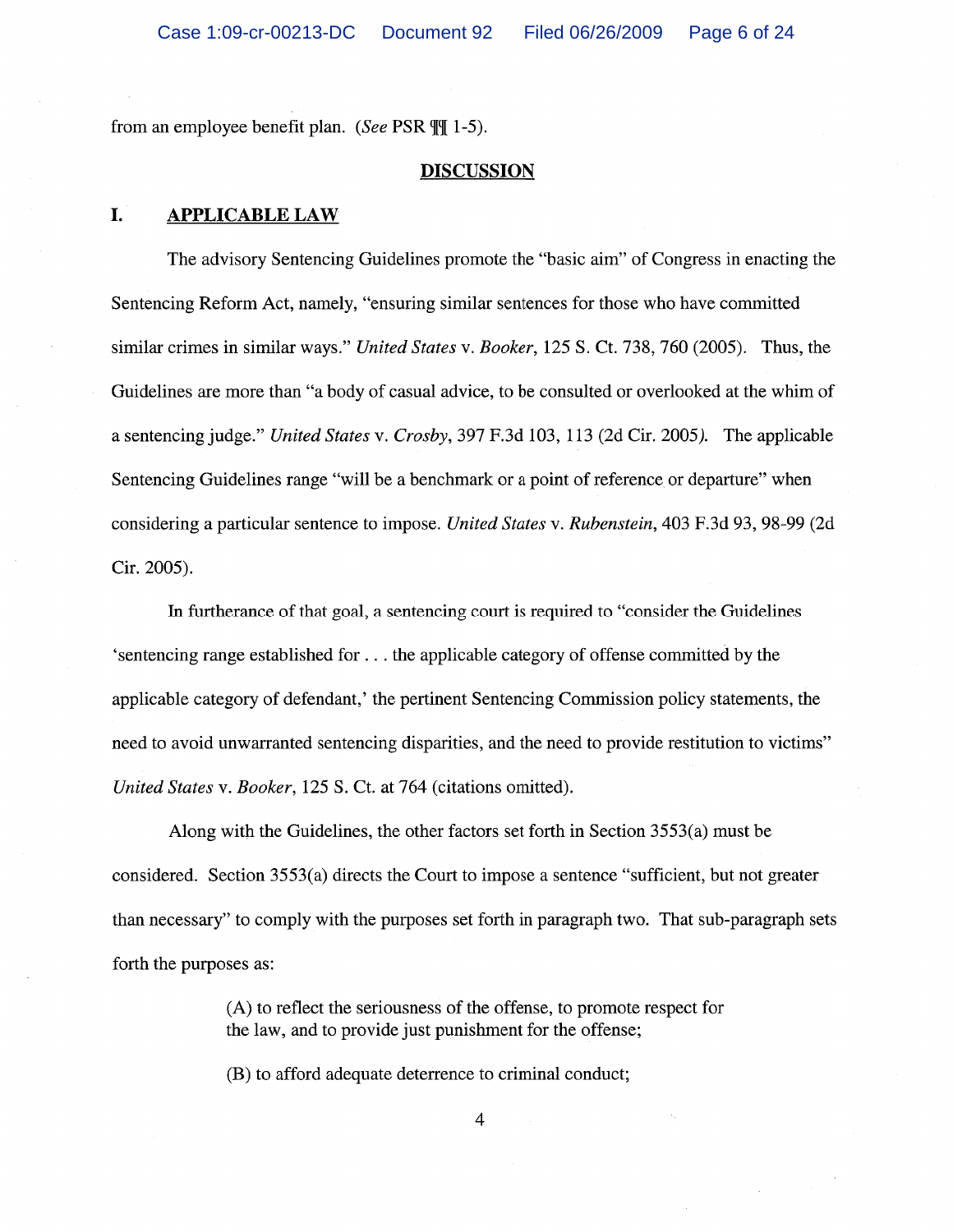(C) to protect the public from further crimes of the defendant; and

(D) to provide the defendant with needed educational or vocational training, medical care, or other correctional treatment in the most effective manner:

Section 3553(a) further directs the Court – in determining the particular sentence to impose – to consider: (1) the nature and circumstances of the offense and the history and characteristics of the defendant; (2) the statutory purposes noted above; (3) the kinds of sentences available; (4) the kinds of sentence and the sentencing range as set forth in the Sentencing Guidelines; (5) the Sentencing Guidelines policy statements; (6) the need to avoid unwarranted sentencing disparities; and (7) the need to provide restitution to any victims of the offense. See 18 U.S.C.  $\S$  $3553(a)$ .

The Second Circuit has instructed that district courts should engage in a three-step sentencing procedure. See United States v. Crosby, 397 F.3d at 103. First, the Court must determine the applicable Sentencing Guidelines range, and in so doing, "the sentencing judge will be entitled to find all of the facts that the Guidelines make relevant to the determination of a Guidelines sentence and all of the facts relevant to the determination of a non-Guidelines sentence." Crosby, 397 F.3d at 112. Second, the Court must consider whether a departure from that Guidelines range is appropriate. *Id.* Third, the Court must consider the Guidelines range, "along with all of the factors listed in section  $3553(a)$ ," and determine the sentence to impose. *Id.* at 113. In so doing, it is entirely proper for a judge to take into consideration his or her own sense of what is a fair and just sentence under all the circumstances. United States v. Jones, 460 F.3d 191, 195 (2d Cir. 2006).

5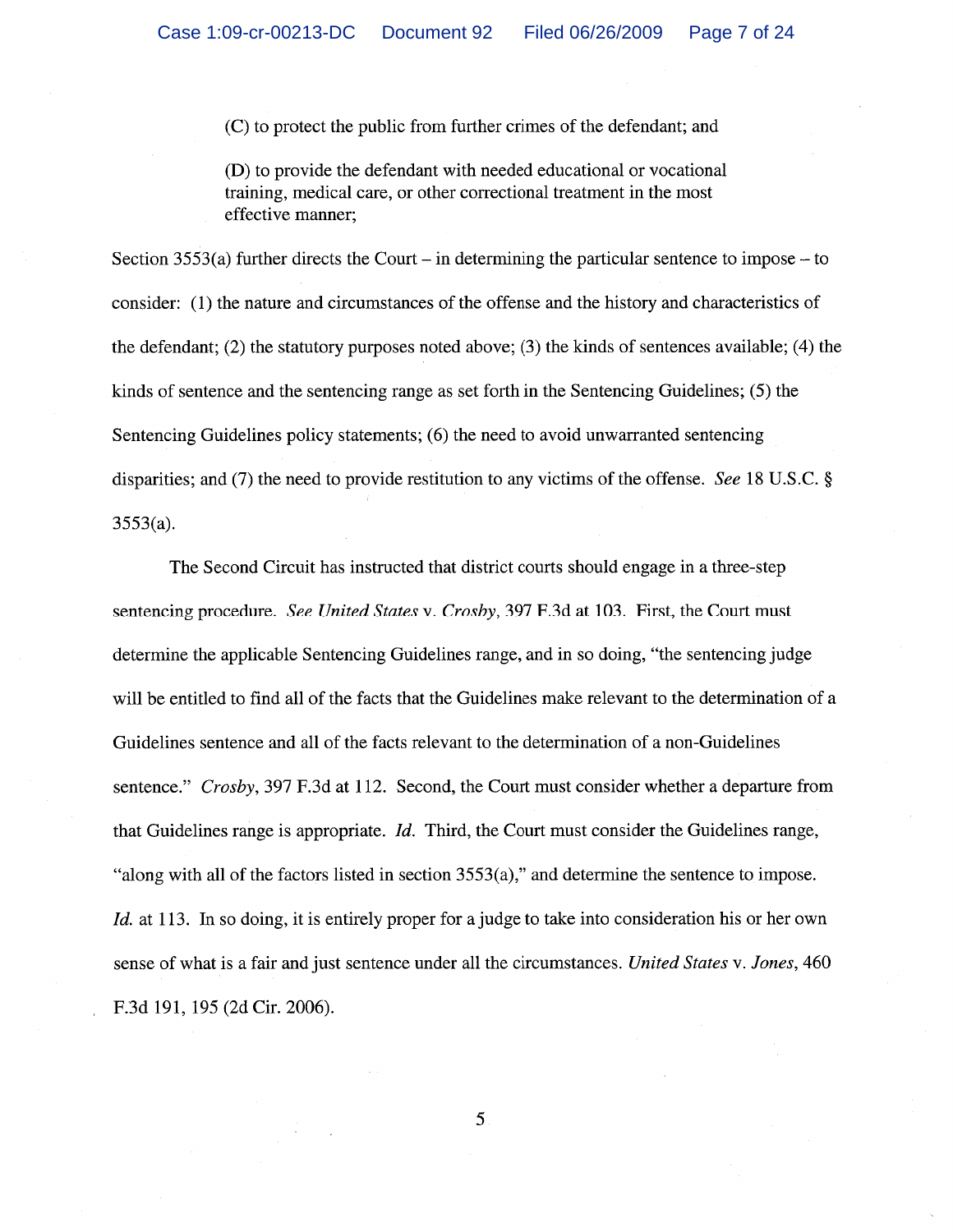#### II. **ANALYSIS**

As discussed below, the Government respectfully submits that application of the sentencing factors to Madoff's conduct calls for a Guidelines sentence of 150 years or, alternatively, a term of years that both would assure that Madoff will remain in prison for life, and forcefully would promote general deterrence.<sup>1</sup>

#### The Section 3553 Factors A.

### The Nature and Circumstances of the Offense 1.

Madoff's crimes were serious and long-running, complex and highly orchestrated and devastating to generations of investors around the country and abroad. His crimes also harmed not-for-profit organizations and undermined investor confidence generally. Through years of deceit and deception, Madoff abused his position of trust (as the owner-operator of a broker dealer, and as the former Chairman of NASDAQ), and misled individuals and institutions. (See PSR  $\mathbb{II}$  29, 32, 46, 69, 91). His crimes included repeated lies to the SEC about the number of his advisory clients, the nature of his investment "strategy," and the liabilities of BLMIS. (See PSR III 9-11).

The sheer scale of the Madoff fraud calls for severe punishment. As a result of his lies about how investor funds would be and were invested and how successful such "investments" supposedly were - lies documented by Madoff and others in millions of pages of false account documents created over a period of decades - approximately \$170 billion of funds flowed into the principal account used by Madoff to perpetrate the Ponzi scheme. (See PSR ¶ 16(o)). As of

The defense does not dispute the applicable Guidelines or Guidelines sentencing  $\mathbf{1}$ range; accordingly, the Government first addresses the Section 3553 sentencing factors, and, for completeness, includes a discussion of the applicable Guidelines in Part B of this Memorandum.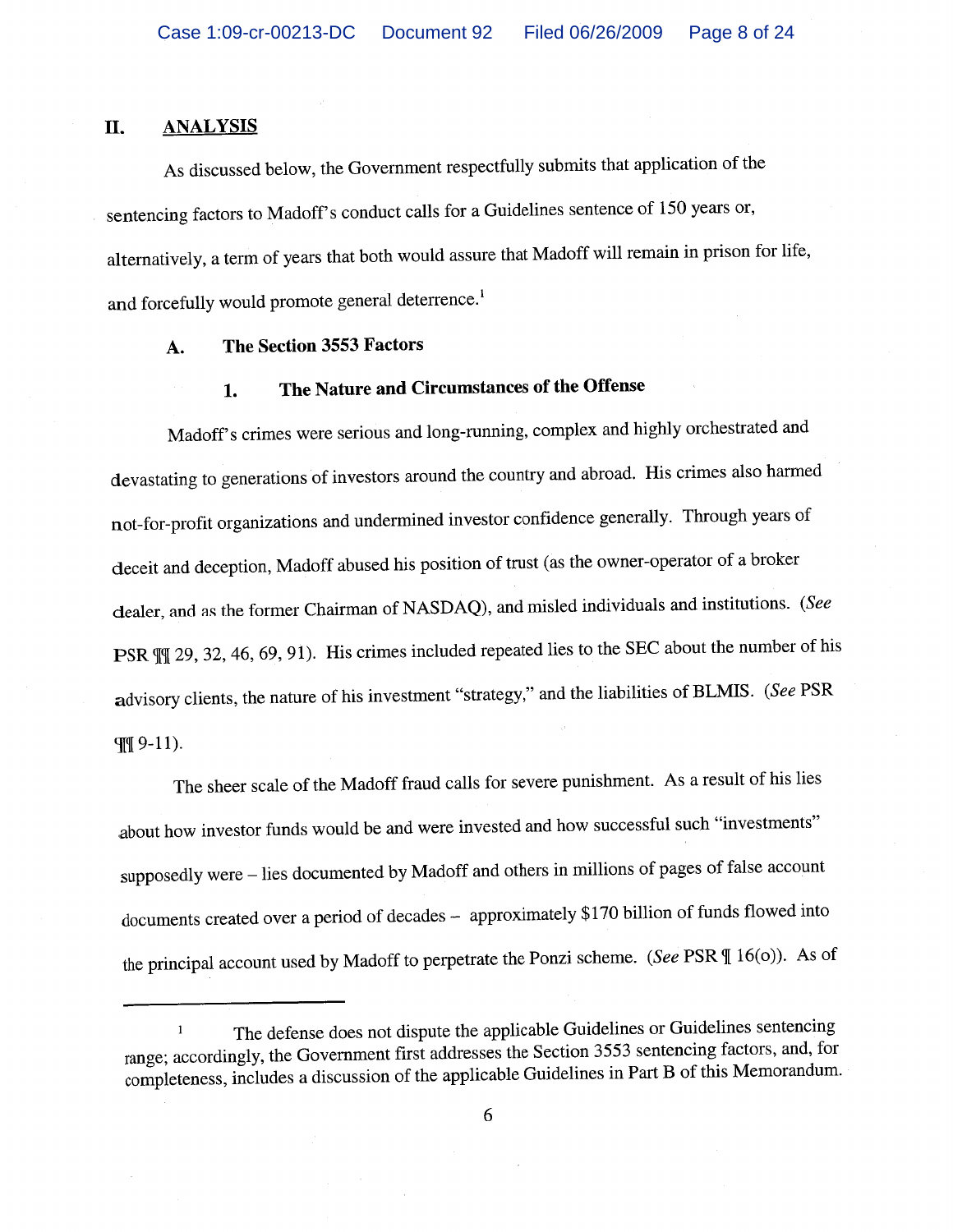the November 30, 2008 account statements provided to account holders, Madoff had represented to his account holders that they had assets with BLMIS worth approximately \$65 billion when, in fact, Madoff had not purchased any securities on their behalf. (See PSR TI 35, 62). According to an analysis prepared for the court-appointed trustee for BLMIS (the "SIPA Trustee"), based just on accounts into which investments were first made between December 1995 and December 2008, approximately 1,341 accounts suffered net losses totaling approximately \$13.2 billion.<sup>2</sup> (See PSR  $\mathbb{II}$  90, 116). The defense does not contest this loss amount.

Further, reference to these enormous losses captures only in part the harm to victims caused by the Madoff schemes. As illustrated by the following selected passages from the victim impact statements filed with the Court (in each case filed with the submitter's consent to make such statement a part of the public record), defendant is responsible not only for wiping away the financial resources of many generations within families – the effects of which will be felt for years to come – but also for causing profound levels of stress and emotional injury:

- Ò He has stolen more than money.... When you determine [his] sentence, I hope you will keep in mind that he has taken not only my 25 years of savings, but also the lifetime of savings of my 80 year-old parents. Keep in mind how he bathed himself and his family in luxury with our money. He ruined lives. He deserves no mercy. (Jesse L. Cohen, Marcia Cohen, Larry Cohen)
- I invested and trusted over my entire life's savings of \$250k. The effects of this robbery on my family has hit us like a tidal wave. I have spent many years caring for my husband who has advanced liver disease. Then in March 09 I was diagnosed with Breast Cancer. I am now undergoing Chemotherapy, bald, feel unwell. The devastation that Bernard Madoff has brought into my life has erased

 $\sqrt{2}$ That analysis summed up the losses of investor accounts into which more money was deposited than withdrawn during the period. The Government expects that, as records going back to the 1970s are digitized and analyzed, the estimated losses from defendant's fraud will increase.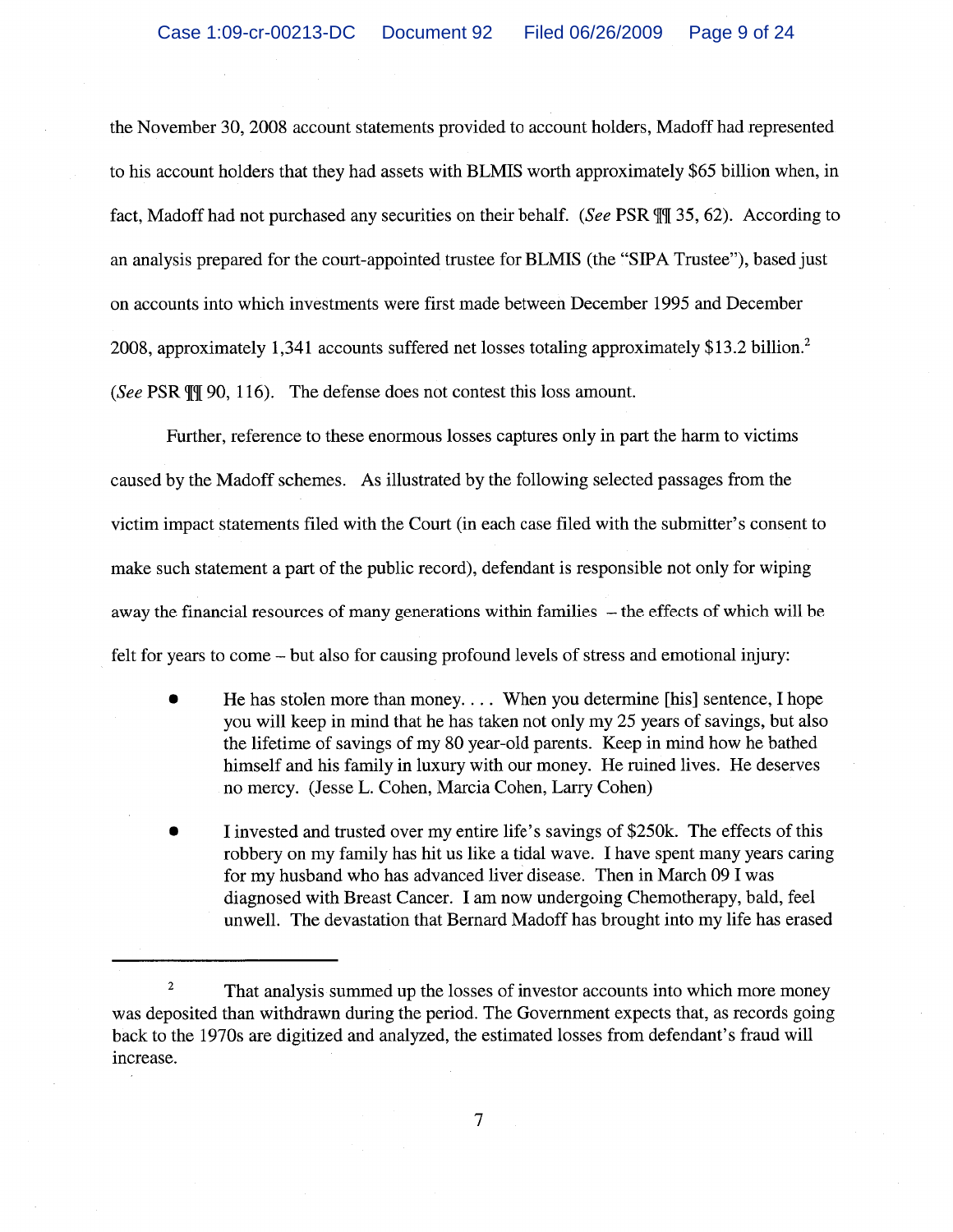all thoughts of man being inherently good. Mr. Madoff has stolen my health, peace of mind along with my money. (Rosalind Sabella Clark)

- Many members of my family suffered catastrophic losses including those of my 94 year-old mother who has been rendered penniless and my legally blind sister most of whose life savings have been wiped out. (Donald Schupak)
- Personally, my wife and I invested with Madoff many years ago in planning for our retirement and our five grandchildren's college education. That now is all lost. We need to find jobs in order to pay our bills, which we are finding extremely difficult in the current climate. There is no work available for retired persons and the bills just keep rolling in. Our grandchildren may not be able to go to college as they were relying on funds from us. Where does it all end? Not only has Madoff's fraud caused us great financial hardship, the emotional toll is extreme. My wife is now taking anti-depressant medication and sleep medication. We just do not know where to turn. (Robert and Jacqueline Avergon)
- I have lost the ability to help future generations of my family get an education. I have lost the ability to help them with housing.... It pains me so much to remember my husband, a fine physician, getting up in the middle of the night and going into the hospital, in snow and ice and rain, to save someone's life so that Bernie Madoff could buy his wife a Cartier watch. (Maureen Ebel)
- [H]e has caused me untold worry about my family's collective future. He has caused sleepless nights for us as we try to figure out how to make ends meet.... [H]e has taken away our ability to contribute yearly to the few causes that were close to our hearts. In other words, he has stolen more than our money. He has stolen our feeling of security. (Loretta Weinberg)
- The agony and stress of the last  $5\frac{1}{2}$  months has been unbelievable. (Stephanie Halio)
- We now have nothing. Only living off social security. I told my father (89) he could not die because I didn't have enough money to bury him. (Kathleen Bignell)
- At the age of 69, I had to go back to work. I now work 10-12 hours daily trying to make a sufficient amount of money to cover our basic needs. (Eileen Stone)
- I am 86 years old, I have a broken knee, I have lung cancer and thanks to Madoff, I am now bankrupt. (Morton J. Chalek)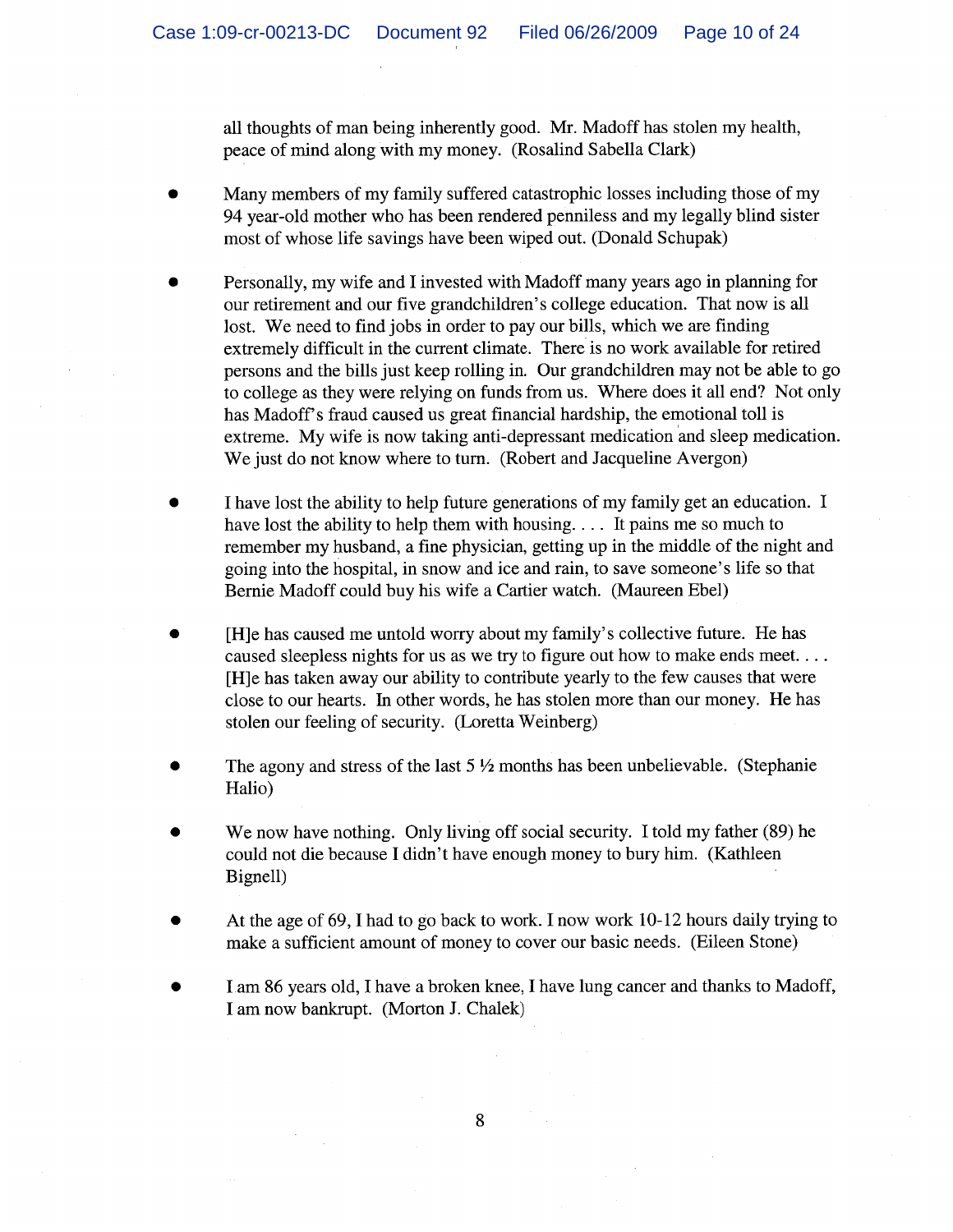My husband is 92 and I am 87 years of age and the distress and misery and anguish his vile acts have caused deserves a severe sentence. If I could I would charge him with heart break, sadness and tears. (Shirley Stone)

The defendant's crimes also damaged institutions. As noted in the PSR, "[t] he extensive list of victims reflects losses incurred by financial institutions, ... trust funds, ... pension funds, ... and charitable organizations, including The Elie Wiesel Foundation (\$10,680,922)." (PSR \[ 91). As David Levin noted in his victim impact statement, "[t]he main tragedy for our family and for our community is the loss of our Family Foundation. With over five million dollars invested with Madoff, the entire Principal of the Foundation, we are no longer able to support the various organizations which depended on us. These include Food Banks, Homeless Shelters, Homes for the aged, Various Jewish Organizations and a wonderful program for teaching outdoor winter sports to the disabled including all disabilities and more recently for disabled veterans." In sentencing the defendant, the Court should consider the lost jobs, lost careers, lost retirement funds, lost opportunities for good works, and other lost services that the fraud caused.

Moreover, Madoff's crimes were personal to the account holders (both small and large) to whom he owed a fiduciary duty, and with many of whom he and his firm had a personal relationship over the course of years. His wholesale breach of duty further warrants the stiffest of punishments.

#### **History and Characteristics of the Defendant**  $2.$

Madoff blatantly and repeatedly lied to and violated the trust placed in him by individuals and institutions that invested with BLMIS. Madoff also committed perjury in testimony before the SEC, caused false financial statements to be filed with the SEC, and made false statements to the SEC in connection with the registration of BLMIS as an investment adviser. (See PSR  $\mathbb{II}$  35,

9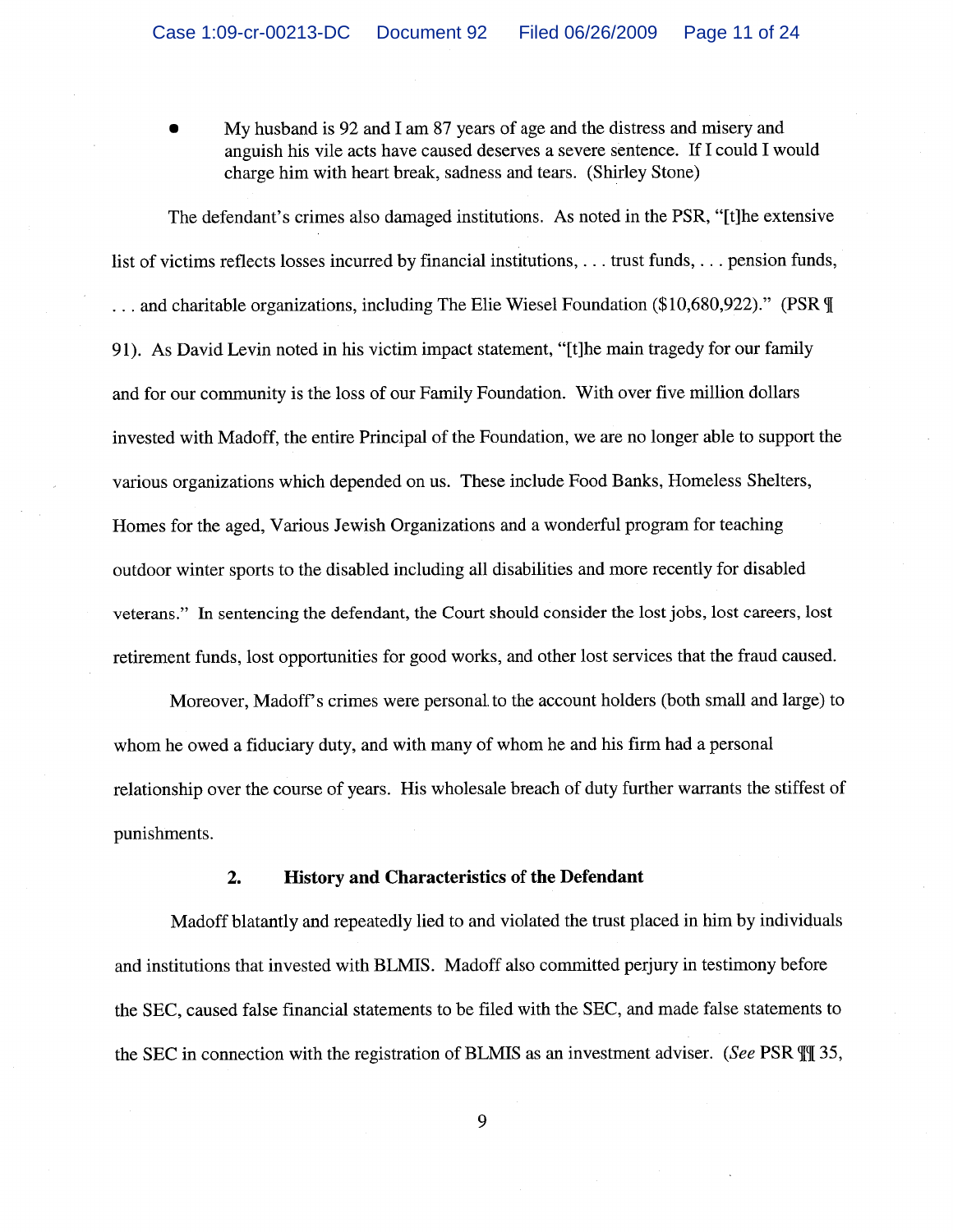73, 74). In so doing, Madoff demonstrated his lack of respect for the law, basic ethical norms and the property of others. Nor did Madoff hatch his scheme in the face of economic privation – he was fully capable of making a living lawfully.

With respect to his patent disrespect for law and basic ethical conduct, the duration of Madoff's criminal conduct speaks for itself. His crimes were not a one-time event arising, for example, from a split-second decision made under financial duress. Rather, Madoff's crimes were the product of a series of decisions made over the course of years, and it was within his power to stop his crimes at any point in time. Madoff first generated and then sent investors millions of pages of false documents "confirming" securities transactions that had not taken place and "confirming" account balances that amounted to IOUs not worth the paper on which they were printed. Madoff apparently disregarded – or did not care – that BLMIS account holders made significant life decisions based on those false documents, including estate planning and retirement decisions, decisions about how to care for elderly relatives, decisions about how to fund the education expenses of children and grandchildren, health care decisions, and decisions about charitable contributions, among others.

Although Madoff could have ended his scheme at any time, he chose not to do so. Instead, Madoff waited until late 2008, but only after he ran out of ways to keep the fraud alive. By then, when he revealed to his sons his purported plans to turn himself in, his scheme was on the verge of collapsing under its own weight. (See PSR TI 37-39). Within days, investors would have been unable to redeem billions of dollars and inevitably would have complained to the authorities.

Importantly, in the days immediately prior to his arrest on December 11, Madoff made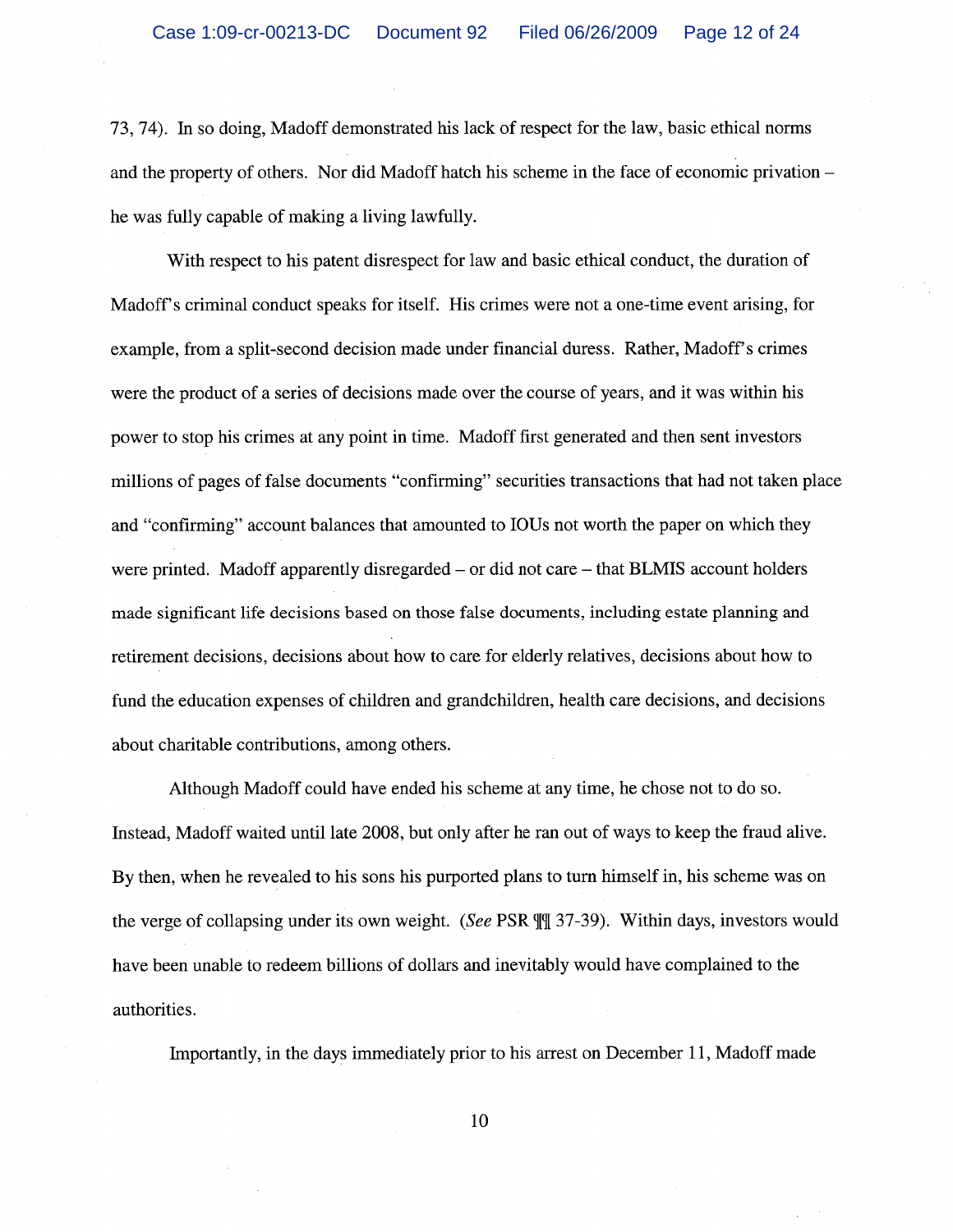other decisions that revealed his character. Specifically, Madoff made plans to distribute to employees, family, and close associates the remaining cash that BLMIS had on hand; in fact, \$173 million in signed checks were found in his office's desk drawer. (See PSR  $\P$ ] 39, 43). Madoff's willingness to disregard his fiduciary duty right up until the very end, and to favor family and employees over others to whom he owed that duty, further demonstrates his lack of character. And, whatever intentions he may have voiced, he did not admit his conduct to the Government until he was confronted by Special Agents of the Federal Bureau of Investigation ("FBI") on the morning of December 11, 2008. (See PSR ¶ 42).

Furthermore, Madoff did not initiate his criminal scheme in response to economic hardship. (See PSR III 141, 176-78). He had every opportunity to succeed in life through legitimate work, given his college education and supportive family. Madoff chose instead to abandon honest work to pursue riches and influence through crime, and he used the proceeds of those crimes to enjoy a lavish lifestyle that included well-appointed homes in Montauk, New York, Palm Beach, Florida, Cap d'Antibes, France, and on Park Avenue in Manhattan. (PSR ¶ 144-148). He also used investor funds to benefit himself and his family through millions of dollars in below market interest rate loans to his brother and his sons, purchased yachts, shares in private jets, country club memberships, and paid the salaries of personal employees (including his boat captain, housekeepers in New York and Florida, and a house-sitter in Florida) and his sister-in-law (who did no work for BLMIS). (PSR \[\[ 82-85).

Next, Madoff demonstrated his willingness to deceive not only through his execution and management of the fraud, but also through his deceit in the face of investigation. Whenever an investigation threatened to uncover his fraud, Madoff resorted to obstruction and lies. For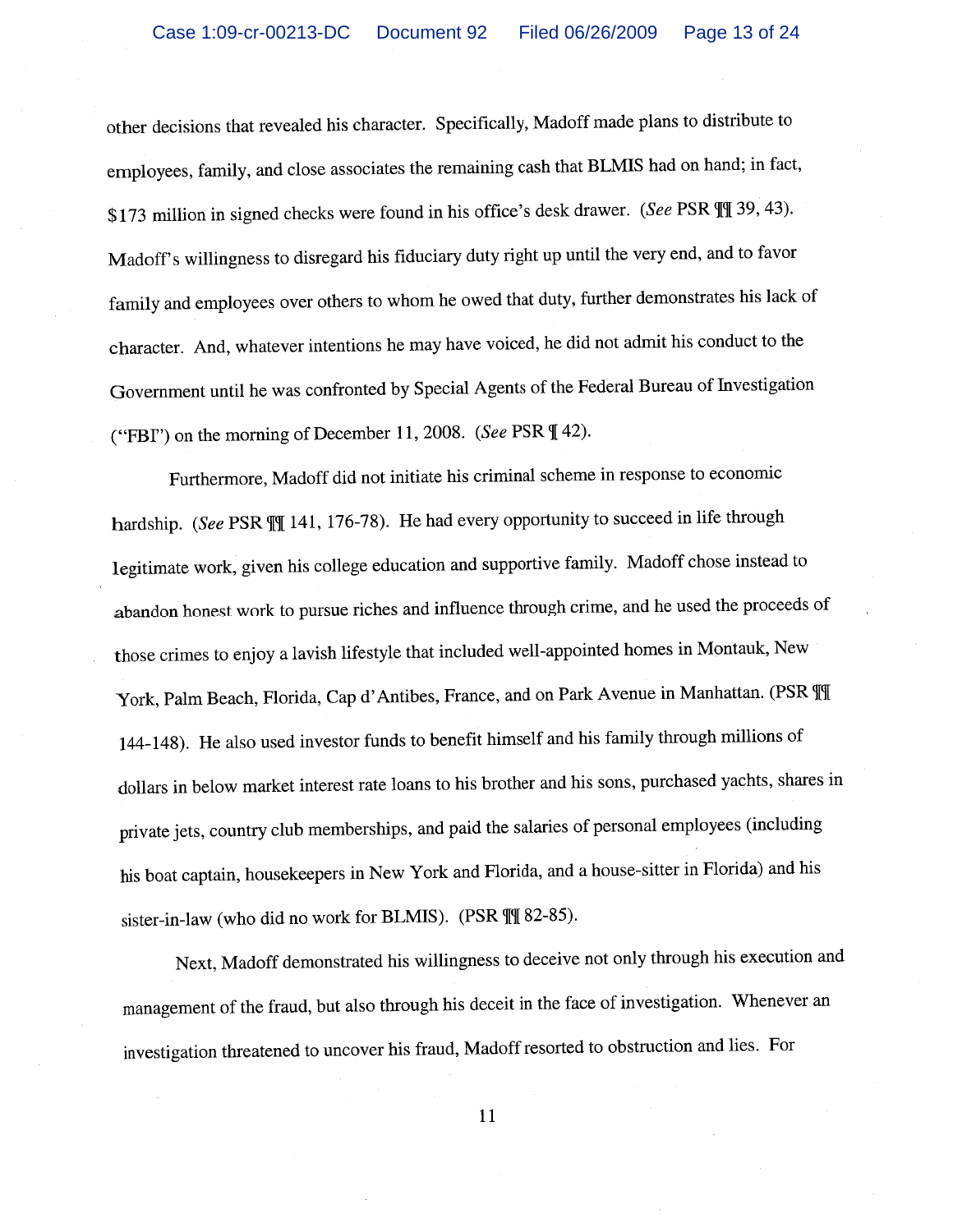example, Madoff repeatedly lied under oath at a deposition in an SEC proceeding, caused false financial statements to be filed with the SEC that did not, among other things, accurately reflect BLMIS's liabilities, and filed false descriptions of his investment advisory business.

#### The Need To Afford Adequate Deterrence  $3.$

Under Section 3553(a), the need for the sentence to "afford adequate deterrence to criminal conduct," 18 U.S.C. § 3553(a)(2)(B), must also be considered. Here, the Government respectfully submits that a life sentence is necessary to serve this purpose.

The enormity and audacity of Madoff's crimes has understandably captured the attention of both the public, generally, and members of the financial services industry specifically. Thus, the deterrent message and effect of the sentence imposed by the Court in this case will resonate significantly with any individual or institution tempted to engage in conduct similar to Madoff's. This need for deterrence is especially important at smaller institutions like BLMIS - a private company - where individuals may operate under the mis-impression that they are "under the radar screen," and can avoid scrutiny or significant jail terms. The Government further respectfully submits that the Court should consider that Madoff's conduct occurred before and continued for years after the well-publicized stiff sentences were meted out in WorldCom, Adelphia, Refco, and other recent fraud cases involving breaches of duty by financial and corporate professionals and substantial economic harm. The term of imprisonment imposed here should reinforce the deterrent message conveyed by those prior sentences.

### The Need To Avoid Unwarranted Sentence Disparities 4.

Under 18 U.S.C. § 3553(a)(7), the Court should consider the "need to avoid unwarranted sentencing disparities." But, here, because Madoff is not similarly situated to any other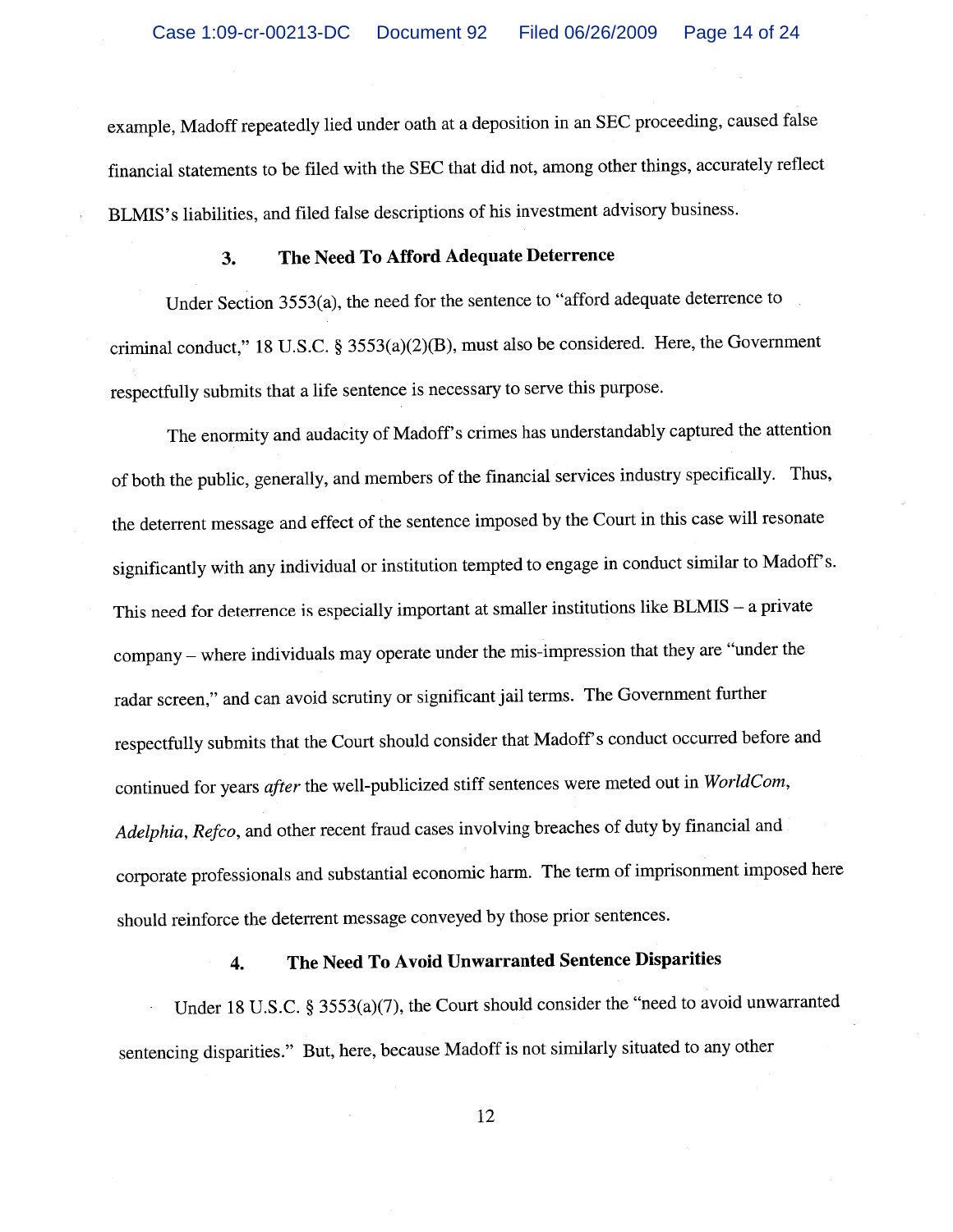defendant, the sentence requested by the Government could not generate a cognizable disparity.

Any comparison of Madoff's case to recent, long-lasting and substantial fraud cases prosecuted in this District – for example, Bernard Ebbers (WorldCom; 25 years), John and Timothy Rigas (Adelphia; 12 and 17 years, respectively, on re-sentencing), Phillip Bennett (Refco; 16 years), and Samuel Israel (Bayou; 20 years) – simply underscores the enormity of the harm caused by defendant's conduct, the scope and complexity his schemes, and the duration of his fraud. While the above-cited defendants engaged in egregious conduct meriting severe punishment, Madoff's conduct is unique in its scope and duration. His fraud was perpetrated month-by-month and year-by-year, at his own choosing and under his direction, for decades, and involved billions and billions of dollars in investor losses.

#### 5. **The Need To Provide Restitution**

Section 3553(a)(7) requires the Court to consider "the need to provide restitution to any victims of the offense" in fashioning a sentence. Following a Government motion, on June 24, 2009, the Court found that "the number of victims, the difficulties posed by the lack of proper record-keeping, and the scope, complexity, and duration of the fraud make it impossible, at this stage, to determine whether restitution is practicable" and, accordingly, pursuant to 18 U.S.C. §  $3664(d)(5)$ , extended the time for determining whether restitution is practicable for 90 days to permit the Government to continue to analyze records to identify victims and their losses. As the Government reiterated in its motion papers on June 19, the Government is committed to the distribution of forfeited assets to victims as soon as practicable, and is continuing, along with the SIPA Trustee, to marshal and forfeit assets for that purpose. The extension will neither hinder nor delay the Government's efforts to maximize the recovery of victims.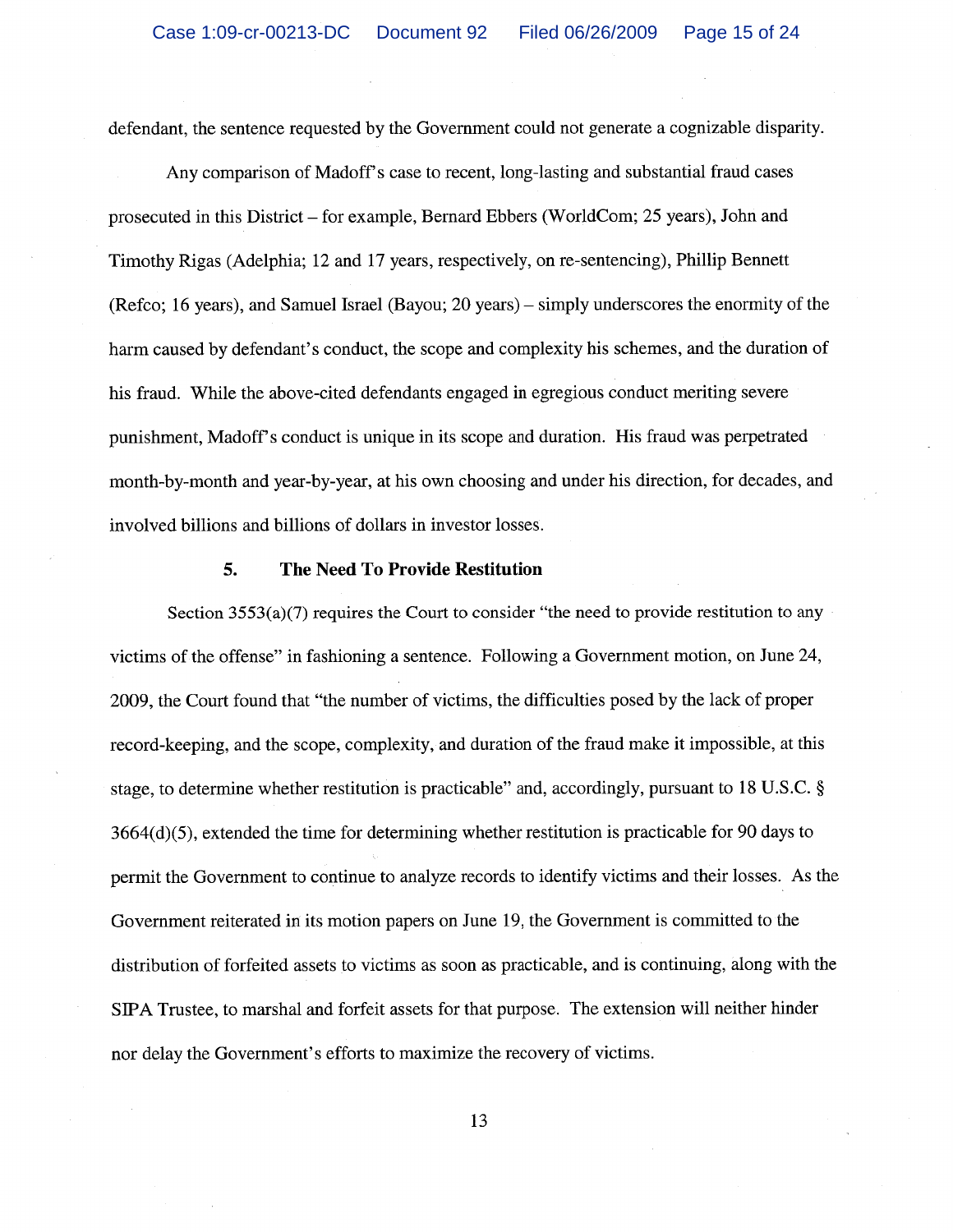#### The Contentions of the Defense Lack Merit 6.

In its sentencing submission, the defense seeks to obtain credit for Madoff for (a) effectively turning himself in prior to the fraud's detection, (b) not fleeing the country, (c) willingly submitting to FBI custody on December 11, 2009, (d) cooperating fully with bail conditions, (e) pleading guilty, (f) accepting responsibility for his actions, (g) taking steps to assist the Government in preserving, transferring and liquidating assets for the benefit of victims, and (h) meeting with the Inspector General of the SEC and cooperating with the SIPA Trustee. (See June 22, 2009 Sentencing Letter of Ira Lee Sorkin, Esq. referred to herein as "Def.'s Ltr.," at 2-3). The defense suggests that a term of incarceration of twelve years is appropriate, given his life expectancy, so that he does not receive what would otherwise effectively be a life sentence. (Def.'s Ltr. at 3). Alternatively, the defense suggests that a term of fifteen to twenty years' incarceration would be appropriate to prevent disparities in treatment among "similarly situated non-violent offenders." (Id.).

Madoff's claim that he deserves credit for "turning himself in" misses the mark. In fact, Madoff waited to tell his family of his purported plans to turn himself in only when it became clear, and inevitable, that his scheme would collapse, he was almost out of money, and he faced redemption requests that he knew he could not meet. (See PSR III 36-40). Even then, he took steps that were inconsistent with any real acceptance of responsibility for his acts. For example, he directed the preparation of approximately 100 checks totaling \$173 million made out to preferred customers, employees, friends and family, thereby attempting to dissipate investors' remaining assets. (See PSR [43). Had the FBI not arrested him the next day, he might well have succeeded.

14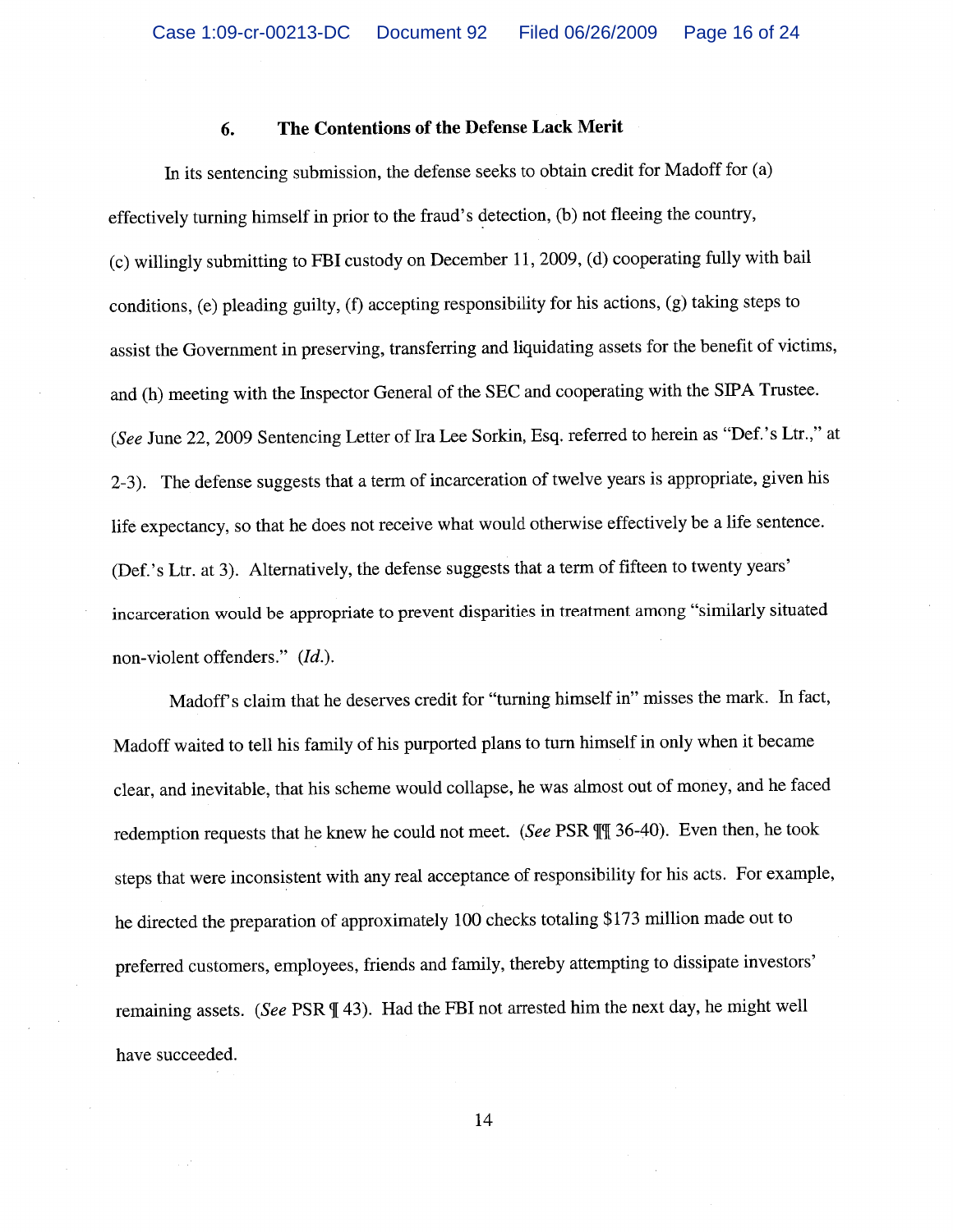Nothing that Madoff has done since his arrest should receive more than minimal weight in the sentencing calculus. The Guidelines adequately take account of the defendant's entry of a guilty plea and acceptance of personal responsibility. (See U.S.S.G. §§ 3E1.1(a) and (b)). Moreover, although Madoff did not contest the transfer and liquidation of his assets after his arrest, he plainly could not have prevailed had he done anything differently. Fleeing was not a realistic option, in light of his apparent interest in attempting to shield all others from culpability, and resisting arrest by the FBI would have been futile once agents were at his doorstep. The defense's assertion that Madoff followed all bail conditions ignores the fact that he and his wife mailed approximately \$1 million of watches and jewelry in violation of the Honorable Louis B. Stanton's order in the parallel SEC civil case and, in any event, adds little to counterbalance the character of the defendant so amply demonstrated by his decades of crimes. (See PSR \le 26). Furthermore, according to counsel to the SIPA Trustee, "Mr. Madoff has not provided meaningful cooperation or assistance to the Trustee since his arrest." (June 25, 2009 Ltr. from David Sheehan, Esq. to the Court). And, the defense's speculation about the results of his recent meeting with the SEC Inspector General should be given little credence. Indeed, the Inspector General has informed the Government that Madoff's information will not "shape and fortify the future of Wall Street regulation and oversight." (See Def.'s Ltr. at 3).

Moreover, the defense request for a 12-year sentence should also be rejected because such a sentence would not distinguish this case from the mine run of securities fraud cases that in this District regularly result in sentences of 10 to 15 years. Indeed, the Guidelines call for a sentence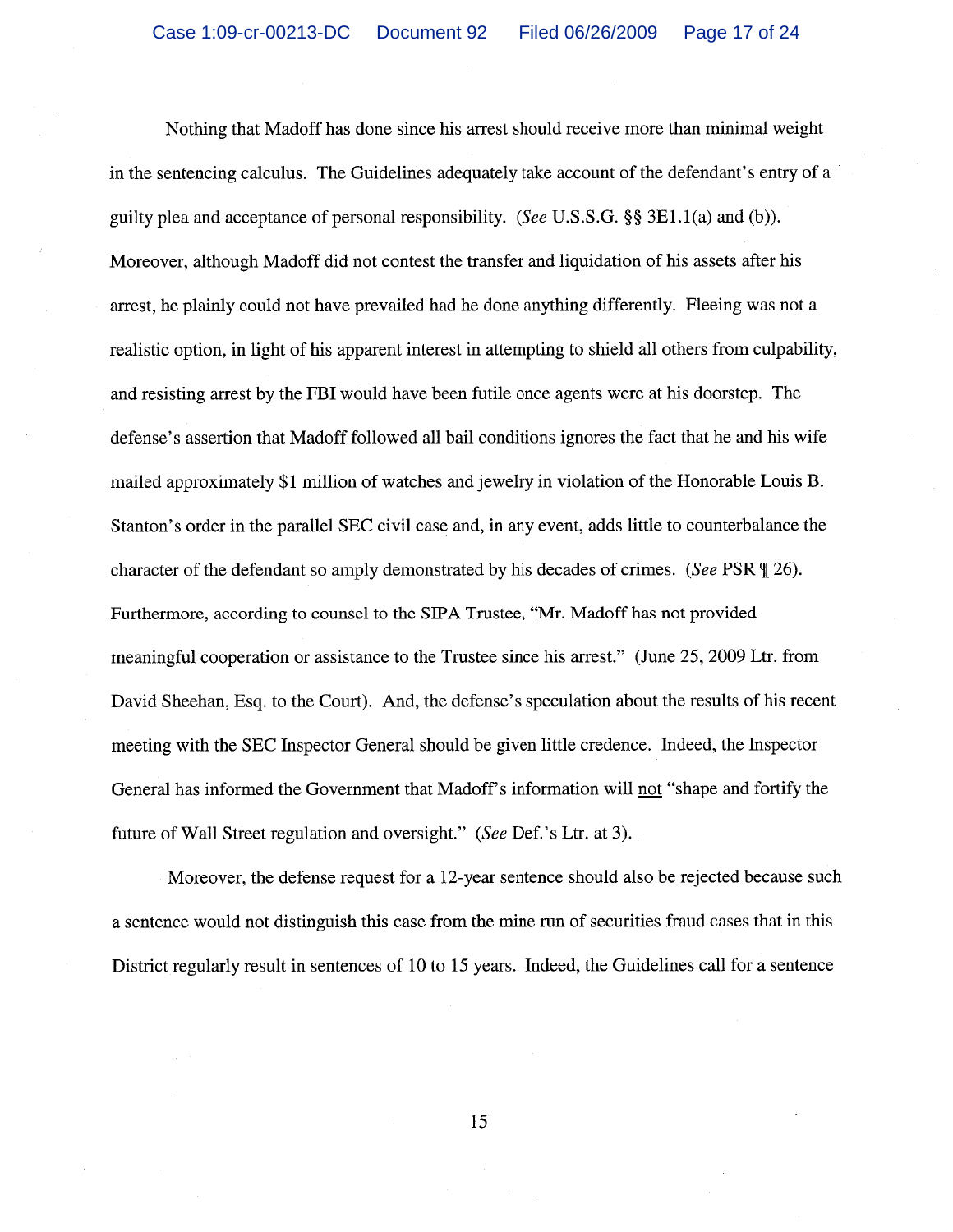of 11 to 14 years in a typical securities fraud case involving losses less than \$20 million.<sup>3</sup> Such crimes are serious, and are deserving of commensurate punishment; however, in this case, sentencing the defendant to a term of imprisonment comparable to that regularly imposed on much smaller-dollar fraud cases would not adequately account for the magnitude of defendant's crimes and would result in the very sentencing disparity that Section 3553(a)(6) and the Guidelines seek to prevent.

#### **Application of Sentencing Guidelines B.**

Under the applicable Sentencing Guidelines, Madoff is in Criminal History Category I, and has an adjusted offense level of 52. The Guidelines therefore call for a sentence of life imprisonment. See U.S.S.G. § Ch. 5, Pt. A. Because Madoff is not charged with any offense that carries a maximum term of life imprisonment, the Sentencing Guidelines require that the Court add the applicable statutory maximums on all counts of conviction, which results in a Guidelines sentence of 150 years' imprisonment.<sup>4</sup> See U.S.S.G. § 5G1.2(d).

Although no longer binding upon the Court, the Guidelines represent the considered judgment of the U.S. Sentencing Commission, a body of experts, drawn from all areas of the

This is based on a base offense level of 7 (Section 2B1.1(a)(1)), 20 levels for a  $\overline{\mathbf{3}}$ loss greater than \$7 million (Section 2B1.1(b)(1)(K)), 2 levels for ten or more victims (Section  $2B1.1(b)(2)(A)$ , and 4 levels for committing securities fraud while associated with a brokerdealer or investment adviser (Section 2B1.1(b)(16)(A)). An offense level of 33 in Criminal History Category I yields a Guidelines range of 135-168 months.

The Guidelines sentence is calculated as follows: 20 years on each of Counts One  $\overline{4}$ (Securities Fraud), Three (Mail Fraud), Four (Wire Fraud), Five and Six (International Money Laundering), and Ten (False Filing With The SEC); 10 years on Count Seven (Money Laundering); and 5 years on each of Counts Two (Investment Adviser Fraud), Eight (False Statements), Nine (Perjury) and Eleven (Theft From An Employee Benefit Plan).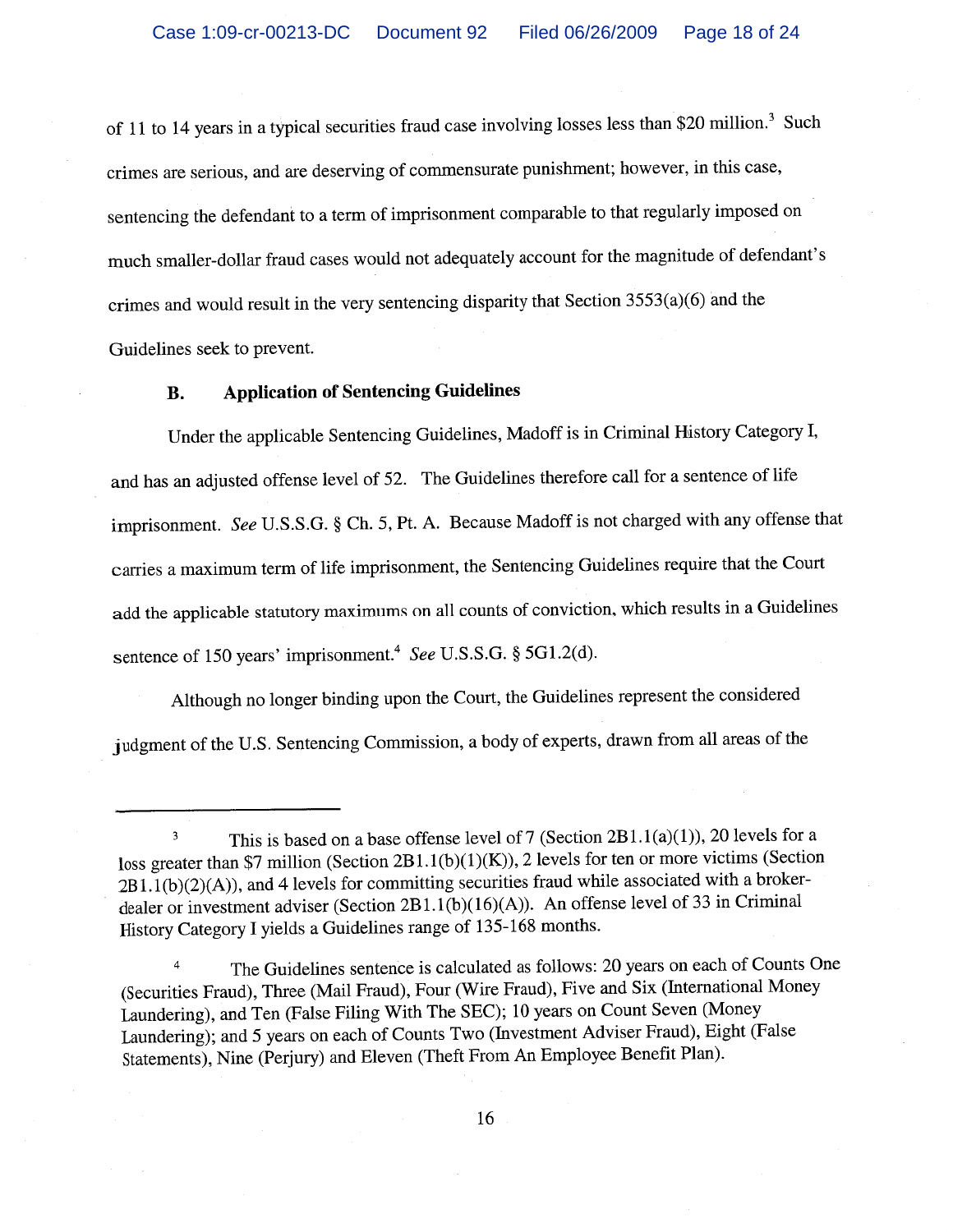legal profession, specifically created to determine the appropriate sentence in particular types of cases. As the Honorable Gerard E. Lynch has recognized, it is important for "rational judges" [to] seek guidance . . . in the collective judgment of their peers and of institutions that have sought to develop a logical structure for guiding their discretion, such as the Sentencing Commission." See United States v. Emmenegger, 329 F. Supp. 2d 416, 426 (S.D.N.Y. 2004). Judge Lynch further noted the significance of the Guidelines "as an advisory system of principles that both (1) sets a general level of severity of sentences deemed appropriate by a judicious body of politically-responsible experts, and (2) creates a methodology and enumerates factors to be applied to assess the seriousness of criminal conduct and the severity of an offender's criminal record." *Emmenegger*, 329 F. Supp. 2d at 426. And both the *Booker* and *Crosby* courts stressed the continuing significance of the Guidelines under the new sentencing framework.

The Guideline Sentence in this case reflects the seriousness of the offenses of conviction and the particular aggravating factors relating to Madoff's conduct. Because each of the offenses of conviction is fraud-related and grouped, Section 2B1.1 determines the applicable offense level. Under Section 2B1.1, and including applicable Chapter Three adjustments, the defendant's offense level is 52, calculated as follows: base offense level of  $7(2B1.1(a)(1)), 30$ levels for a loss of more than \$400 million  $(2B1.1(b)(1)(P))$ , 6 levels for more than 250 victims  $(2B1.1(b)(2)(C))$ , 2 levels for a substantial part of the scheme being committed outside the United States  $(2B1.1(b)(9))$ , 2 levels for endangering the financial security of 100 or more individuals  $(2B1.1(b)(14)(B))$ ,<sup>5</sup> 4 levels for committing the crimes through a registered

<sup>5</sup> Although this enhancement normally calls for a four-level increase, only two levels are added pursuant to a reduction for overlapping enhancements pursuant to U.S.S.G. §  $2B1.1(b)(14)(C)$ .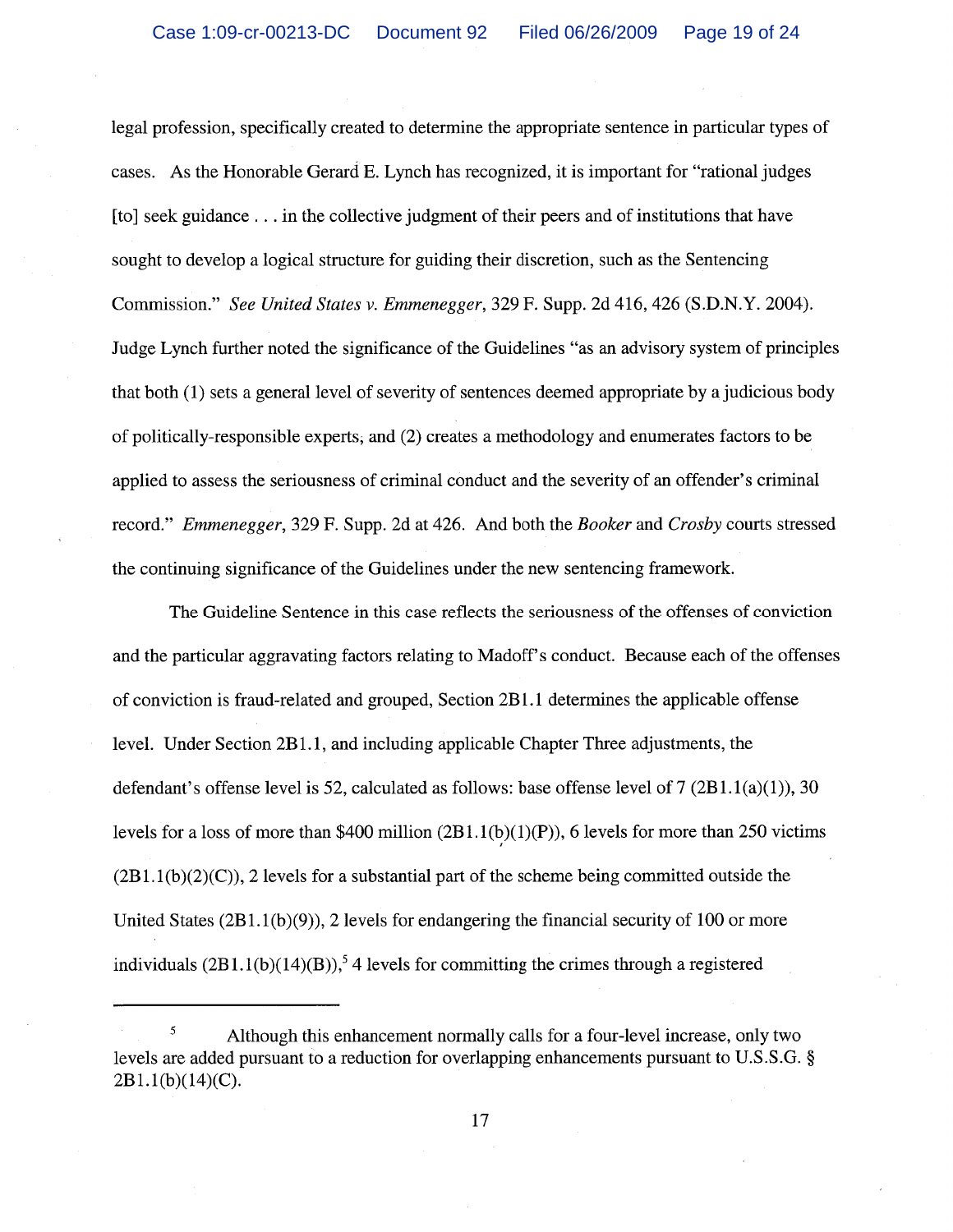investment adviser or broker-dealer  $(2B1.1(b)(16)(A))$ , 4 levels for his role as an organizer or leader  $(3B1.1(a))$ , and a reduction of 3 levels for acceptance of responsibility for his role in the offense (3E1.1). (PSR  $\P$ [114-128).

Madoff does not contest any of the Guideline calculations set forth above; nevertheless, for the sake of completeness, the Government briefly reviews below the bases for these calculations.

#### 1. Loss

In determining the amount of loss resulting from a fraud offense, the sentencing court is not required to compute the loss "'with precision." United States v. Jacobs, 117 F.3d 82, 95 (2d) Cir. 1997) (quoting U.S.S.G.  $\S 2F1.1$ , comment. (n.9) (1987)). Instead, the applicable Guidelines provide that:

> The court need only make a reasonable estimate of the loss. The sentencing judge is in a unique position to assess the evidence and estimate the loss based upon that evidence. For this reason, the court's loss determination is entitled to appropriate deference.

U.S.S.G. § 2B1.1, comment. (n.3(C)); see also United States v. Bennett, 252 F.3d 559, 565 (2d Cir. 2001) (court need only make reasonable estimate of loss). As the Sentencing Commission explained, following the passage of the Sarbanes-Oxley Act of 2002, Pub. Law 107-204, the loss table was increased, as well as other enhancements added, to "punish adequately offenses that cause catastrophic losses of magnitudes previously unforseen" and "address congressional concern regarding particularly extensive and serious [corporate] fraud offenses." U.S.S.G. App. C, amend. 647.

In view of these standards, Madoff is responsible, under the Sentencing Guidelines, for a loss of no less than \$13 billion – far in excess of the maximum loss threshold of \$400 million in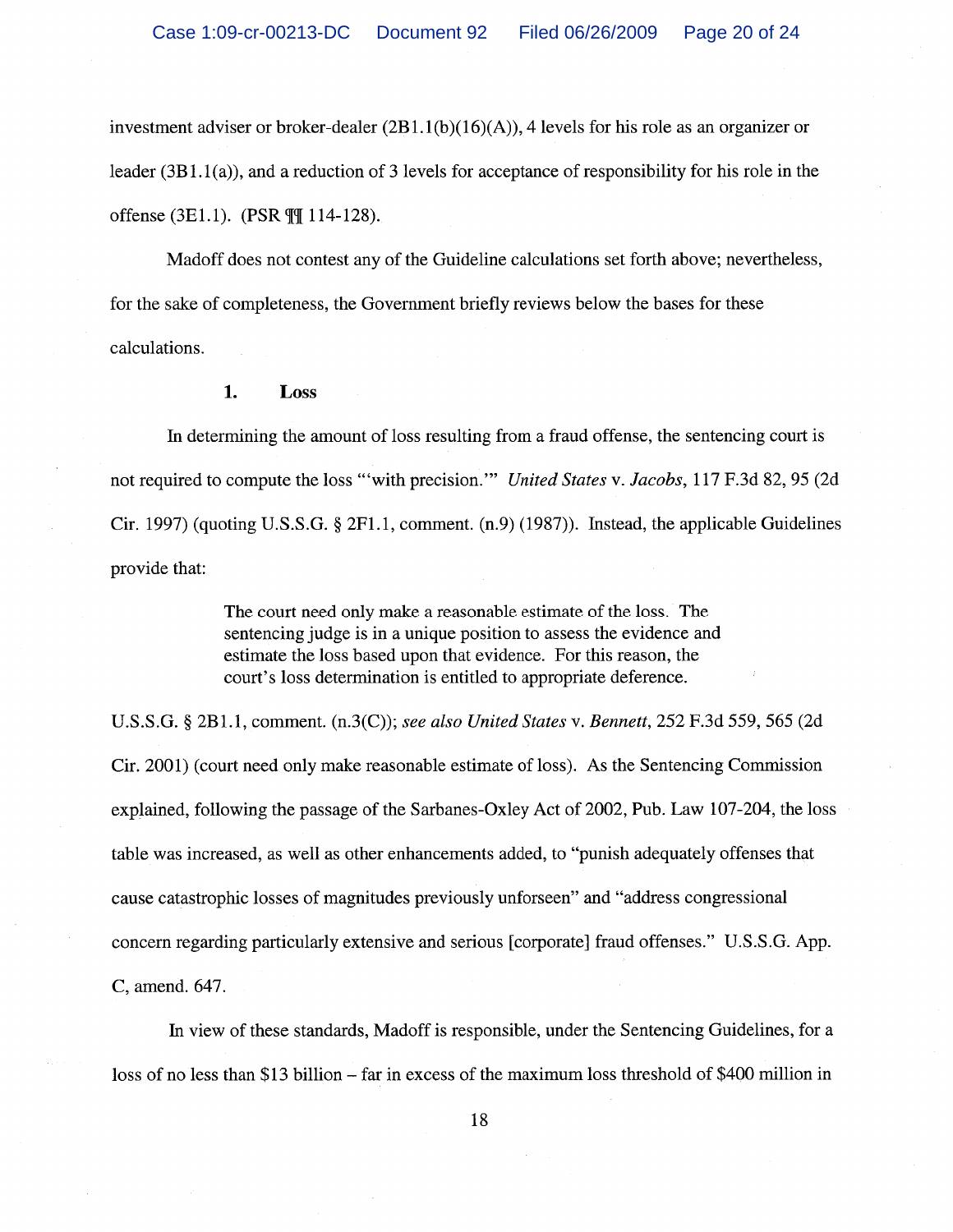the Section 2B1.1(b). (See PSR  $\P$  116). A conservative valuation of the losses that resulted from Madoff's crimes – more than  $$13$  billion – is more than thirty-two times the maximum loss threshold established by the Guidelines. Moreover, although the loss amount is responsible for 37 of the 52 offense levels attributable to defendant's conduct, the applicable Guidelines range reflects numerous other enhancements, discussed below, that apply given Madoff's offense conduct and role. Given those enhancements, any finding of loss greater than \$7 million (assuming all the other enhancements would still apply) would yield an identical result.

#### $2.$ **More than 250 Victims**

Pursuant to Section  $2B1.1(b)(2)(C)$ , the defendant's offense level should be enhanced six levels because the offense involved more than 250 victims. Here, Madoff's offenses involved thousands of account holders, with an unknown number of thousands of victims who had interests in those accounts who were proximately harmed by Madoff's crimes. (See PSR ¶ 87).

### 3. **Substantial Part Of The Fraudulent Scheme Committed From Outside The United States**

Section  $2B1.1(b)(9)(B)$  provides for a two-level sentencing enhancement if "a substantial" part of a fraudulent scheme was committed from outside the United States." U.S.S.G. §  $2B1.1(b)(9)(B)$ . A substantial part of Madoff's fraudulent conduct clearly was conducted from outside the United States. Among other things, Madoff wired hundreds of millions of dollars of investor funds to Madoff Securities Investments Ltd. accounts in the United Kingdom in part to fraudulently create the appearance that he was engaged in trading on behalf of clients in Europe when, in fact, he was not. (See PSR  $\P$  $\parallel$  68, 71).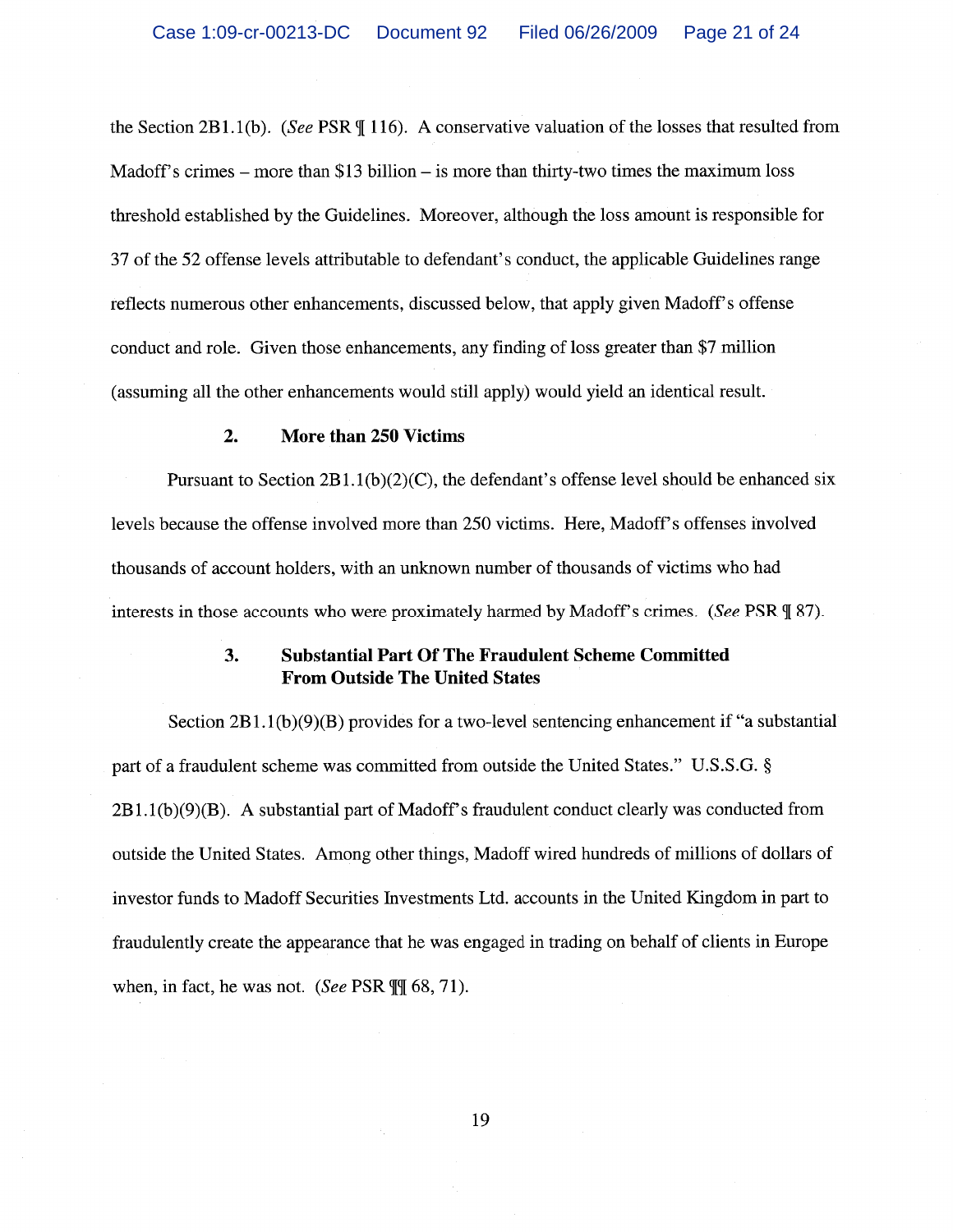#### $\boldsymbol{4}$ . **Endangering Solvency and Financial Security**

Section  $2B1.1(b)(14)(B)(iii)$  provides for a four-level increase if an offense "substantially endangered the solvency or financial security of 100 or more individuals." This enhancement reflected the Commission's conclusion "that the specificity of Section  $805(a)(4)$  [of Sarbanes-Oxley] required an enhancement focused specifically on conduct that endangers the financial security of individual victims. Thus, use of this prong of the enhancement will be appropriate in cases in which there is sufficient evidence for the court to determine that the amount of loss suffered by individual victims of the offense substantially endangered the solvency or financial security of those victims." U.S.S.G., App. C, amend. 647. The Commission also concluded that this enhancement should be applied cumulatively with that for the number of victims "to reflect the particularly acute harm suffered by victims of offenses for which the new prongs of subsection (b) $([14](b)$  apply."

As noted in the PSR, based on the SIPA Trustee's analysis of accounts that first invested during or after December 1995, and which suffered a loss as described at p. 7, n. 2, *infra*, there were approximately 864 accounts that suffered losses of more than \$1 million. (See PSR ¶ 119). As noted previously, it is quite likely that there are numerous victims with an economic interest in any given account. Accordingly, it is likely that the number of victims who suffered losses of more than \$1 million is significantly understated. Thus, this enhancement plainly applies.

#### 5. **Registered Broker-Dealer/Investment Adviser**

Sections  $2B1.1(b)(16)(A)(ii)$  and (iii) provides that if an offense involved a violation of

<sup>6</sup> The Guidelines state, however, that in cases such as this, where the 6-level adjustment for more than 250 victims applies, only two levels are added pursuant to U.S.S.G. §  $2B1.1(b)(14)(C)$ .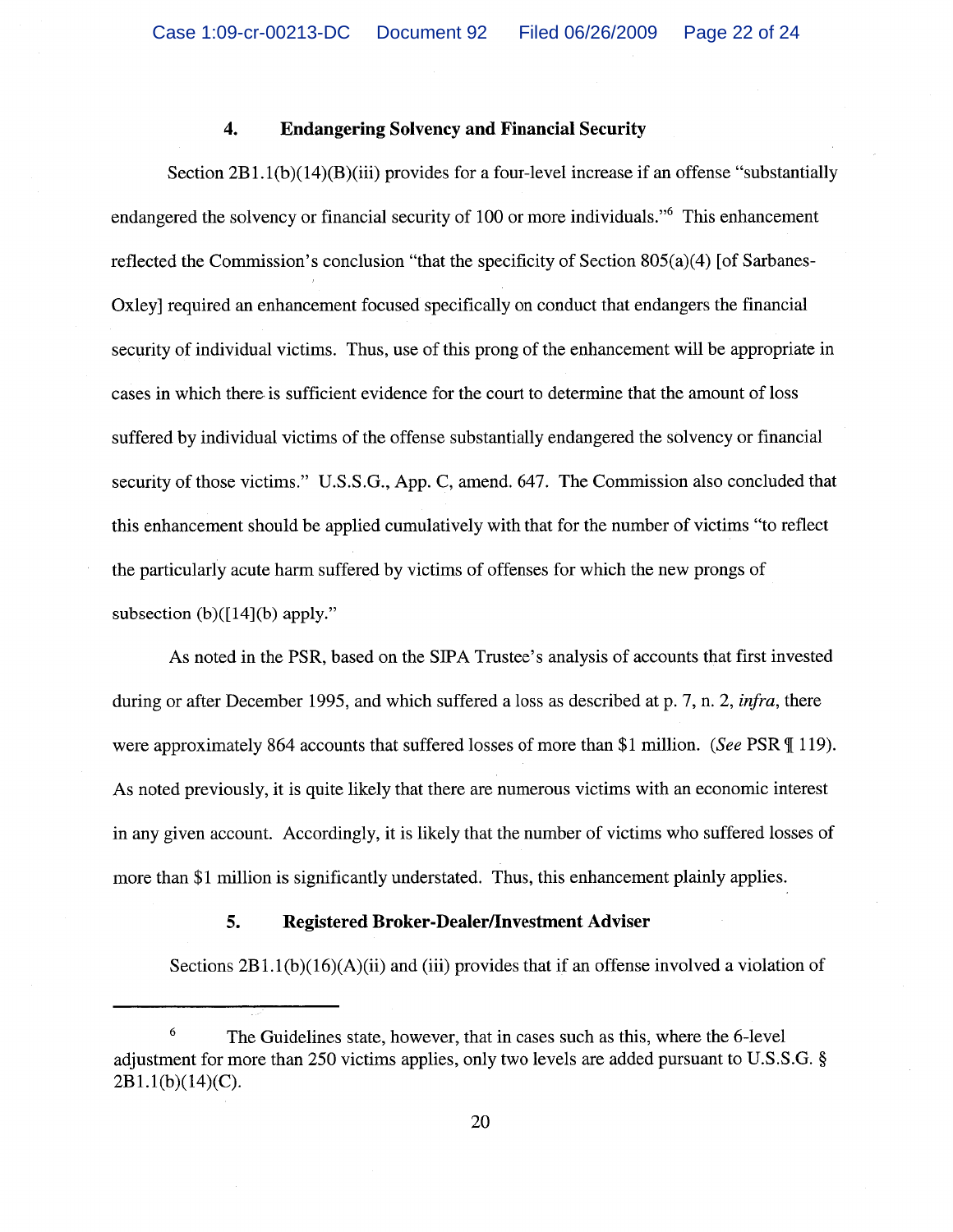the securities laws and the defendant was, at the time of the offense, a registered broker or dealer, or a person associated with a broker or dealer, or was an investment adviser or a person associated with an investment adviser, the offense level should be enhanced four levels.

This enhancement applies in light of Madoff's ownership and control over BLMIS, which was a registered broker-dealer at all times pertinent to the offenses, and was during the final years of the scheme registered as an investment adviser. (See PSR TT 29, 30, 35). The enhancement, of course, makes sense given the "heightened fiduciary duties imposed by securities law upon such individuals." U.S.S.G. App. C, amend. 647.

#### **Leadership Role** 6.

Section 3B1.1 provides for a sentencing enhancement where the defendant is the organizer or leader of a criminal activity that involved five or more participants or was otherwise extensive. Madoff organized and led this fraud. Numerous clerical employees and others assisted Madoff in the operation of his business, and it would not have been possible to execute his scheme without their assistance. Although the Government's investigation is continuing, and will not end with the sentencing of the defendant, this enhancement properly applies, even before any additional charges are brought. It is sufficient that the scheme was "otherwise extensive," as Madoff's scheme undeniably was. (See PSR ¶ 122). A four-level enhancement under Section  $3B1.1(a)$  is therefore warranted.